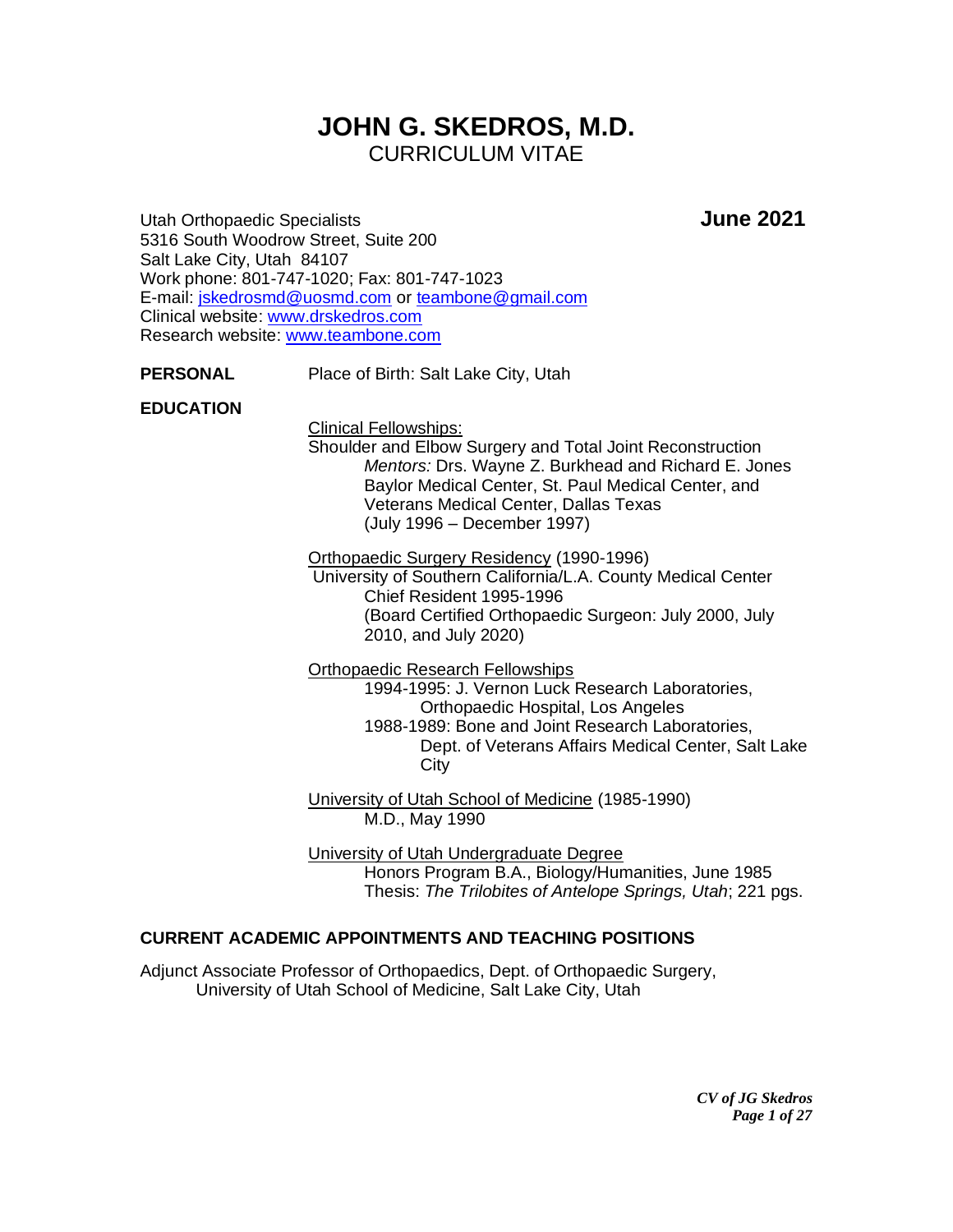## **PEER-REVIEWED PUBLICATIONS**

#### **Articles submitted to journals or nearly completed**

Marshall JH, **Skedros JG**, Campana CF, Seibert AM (2021) Diffuse-type tenosynovial giant cell tumor of the knee with concurrent polymicrobial infection (*Klebsiella oxytoca*  and group B *Streptococcus*). *Case Reports in Infectious Diseases, submitted*

**Skedros JG**, Luczak MG, Finlinson ED, Oliver MR (2021) Septic olecranon bursitis and osteomyelitis in manual laborer attributed to *Propionibacterium acnes* (*Cutibacterium acnes*). *BMJ Case Reports, in preparation*

**Skedros JG**, Finlinson ED, Langston TD, Adondakis MR (2021) A paraplegic patient with failure of a series of shoulder arthroplasties and salvage with permanent cement spacer. *in preparation*

**Skedros JG** (2021) Are sheep and deer calcanei simply loaded like cantilevered beams? Criticisms of McMahon et al. (1995) in a 45-year perspective of the use of artiodactyl calcanei in bone adaptation studies. *PlosOne, in preparation*

**Skedros JG**, Keenan KE, Knight AN, Tingey SD (2022) Drifting osteons are not likely mechanically adaptive and are not associated with proximity to the marrow or low-strain regions of adult primate and non-primate bones: new data in a historical perspective. *American Journal of Physical Anthropology, in preparation*

**Skedros JG**, Mendenhall SD, Knight AN, Bloebaum RD (2022) Distribution and morphology of microdamage in the fatigue-loaded rat ulna: relationships with age, strain mode, modeling and remodeling. *Journal of Bone and Mineral Research, in preparation*

**Skedros JG**, Mendenhall SD, Knight AN, Horn JB, Williams TJ (2022) Estrogen deficiency correlates with strain-mode-specific differences in bone resorption and microdamage in the rat ulna: implications for the etiology of stress fractures in female athletes. *PlosOne, in preparation*

### **Published Peer-Reviewed Articles**

98. King BW, **Skedros JG**, Glasgow RE, Morrell DG (2020) Resolution of chronic shoulder pain after repair of a posttraumatic diaphragmatic Hernia: a 22-Year delay in diagnosis and treatment. *Case Reports in Orthopedics*, Article ID: 2020:7984936.

97. **Skedros JG**, Doutré MS (2019) Collagen fiber orientation pattern, osteon morphology and distribution, and presence of laminar histology do not distinguish torsion from bending in bat and pigeon wing bones. *Journal of Anatomy,* 234:748-763.

96. **Skedros JG**, Knight AN, Su SC, Bachus KN, Bloebaum RD (2019) Advancing the deer calcaneus model for bone adaptation studies: *ex vivo* strains obtained after transecting the tension members suggest an unrecognized important role for shear strains. *Journal of Anatomy*, 234:66-82

> *CV of JG Skedros Page 2 of 27*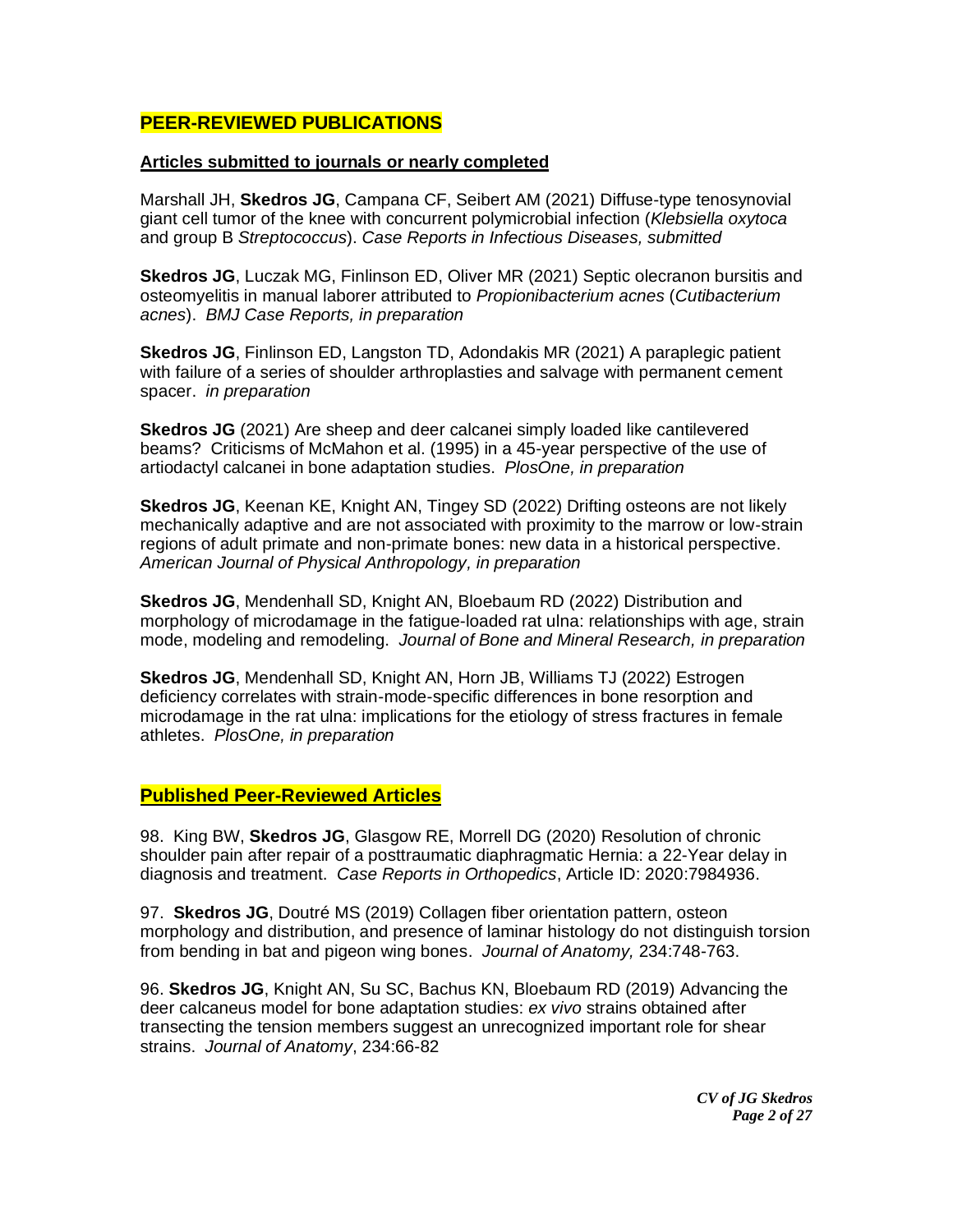95. Shelton TJ, Steele AE, Saiz AM, Bachus KN, **Skedros JG** (2018) The circle-fit method helps make reliable cortical thickness measurements regardless of humeral length. *Geriatric Orthopaedic Surgery and Rehabilitation*. 9:2151459318818163

94. **Skedros JG**, Henrie MK, Finlinson ED, Trachtenberg JD (2018) Polymicrobial anaerobic infection with a deep abscess in the suprascapular fossa following a subacromial injection. *BMJ Case Reports*, Article ID: 11, pii:e226598

93. **Skedros JG**, Henrie TR, Peterson MD (2018) Rotator cuff tear following longstanding axillary neuropathy in a female motocross racer. *BMJ Case Reports,* Article ID: 15, pii:bcr-2017-223692

92. Henrie TR, **Skedros JG** (2018) Sarcoid of the upper humerus found incidentally on MR images obtained for work-up of rotator cuff tear where compromised tissue quality was a concern for surgical success. *Case Reports in Radiology,* Article ID: 2018:3579527

91. Adondakis MG, **Skedros JG**, Lopansri BK, Merrell SC (2018) Subcutaneous *Eikenella corrodens*, *Actinomyces sp.*, and α-hemolytic *Streptococcus* abscess of the thigh following a vitamin B12 injection. *Case Reports in Infectious Diseases*, Article ID: 2018:4650637

90. **Skedros JG**, Adondakis MG, Brown EM, Oliver MR (2018) *Propionibacterium acnes* and *Staphylococcus epidermidis* olecranon bursitis/osteomyelitis: a case involving surgical and antibiotic treatment. *BMJ Case Reports,* Article ID: pii:bcr-2017-223782

89. **Skedros JG**, Henrie TR, Doutré MS, Bloebaum RD (2018) Sealed osteons in animals and humans: low prevalence and lack of relationship with age. *Journal of Anatomy,* 232:824-835. Erratum in: *J. Anatomy* 233(2):274

88. **Skedros JG**, Smith JS, Henrie MK, Finlinson ED, Trachtenberg JD (2018) Upper extremity compartment syndrome in a patient with acute gout attack but without trauma or other typical causes. *Case Reports in Orthopedics*, Article ID: 2018:3204714

87. **Skedros JG**, Smith JS, Langston TD, Adondakis MG (2017) [Reverse total shoulder](https://www.ncbi.nlm.nih.gov/pubmed/28948058)  [arthroplasty as treatment for rotator cuff-tear arthropathy and shoulder dislocations in an](https://www.ncbi.nlm.nih.gov/pubmed/28948058)  [elderly male with Parkinson's disease.](https://www.ncbi.nlm.nih.gov/pubmed/28948058) *Case Reports in Orthopedics*, Article ID: 2017:5051987

86. **Skedros JG**, Adondakis MG, Knight AN, Pilkington MB (2017) Frequency of shoulder corticosteroid injections for stiffness and pain after shoulder surgery and their potential to enhance outcomes with physiotherapy: a retrospective study. *Pain and Therapy,* 6:45-60

85. **Skedros JG**, Mears CS, Langston TD, Phippen CM, Burkhead WZ, Stoddard G (2017) [Reply: the humeral head circle-fit method greatly increases reliability and](https://www.ncbi.nlm.nih.gov/pubmed/28543760)  [accuracy when measuring anterior-posterior radiographs.](https://www.ncbi.nlm.nih.gov/pubmed/28543760) *Journal of Orthopaedic Research*, 35:1866-1867

*CV of JG Skedros* 84. Mears CS, Langston TD, Phippen CM, Burkhead WZ, **Skedros JG** (2017) Humeral head circle-fit method greatly increases reliability and accuracy when measuring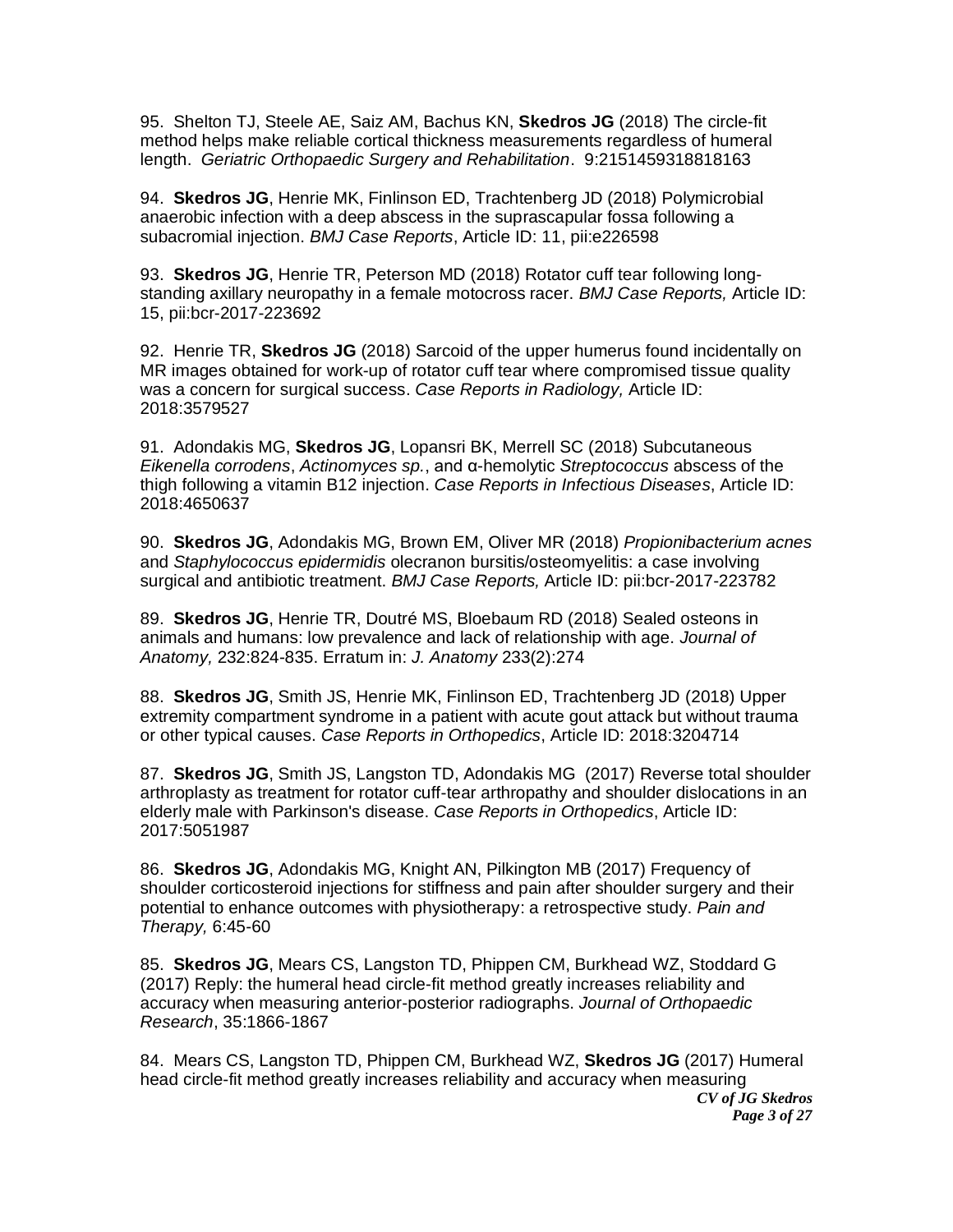anterior-posterior radiographs of the proximal humerus. *Journal of Orthopaedic Research,* 35:2313-2322

83. Keenan KE, Mears CS, **Skedros JG** (2017) Utility of osteon circularity for interpreting load history and species determination in primates and non-primates. *American Journal of Physical Anthropology,* 162:657-681

82. **Skedros JG**, Mears CS, Burkhead WZ (2017) Ultimate fracture load of cadaver proximal humeri correlates more strongly with mean combined cortical thickness than areal cortical index, DEXA density, or "calcar-to-canal" ratio. *Bone and Joint Research*,  $6:1 - 7$ 

81. **Skedros JG**, Weaver DJ, Doutré MS (2016) Osteocyte size, shape, orientation, and population density: scaling relationships, interpretation of load history, and mechanical consequences. *Osteologie*, 25:92-100

80. **Skedros JG**, Doutré MS, Weaver DJ (2016) Proximate mechanisms involved in the formation of secondary osteon morphotypes: important considerations and a putative role of primary cilia of osteoblasts and osteocytes. *Osteologie*, 25:101-112

79. **Skedros JG**, Henrie TR (2016) Latissimus dorsi tendon transfer with GraftJacket® augmentation to increase tendon length for an irreparable rotator cuff tear. *Case Reports in Orthopedics,* Article ID: 2016:8086065

78. **Skedros JG**, Knight AN, Pitts TC, Burkhead WZ (2016) Radiographic morphometry and densitometry predict strength of cadaveric proximal humeri more reliably than age and DXA scan density. *Journal of Orthopaedic Research*, 34:331-41

77. **Skedros JG**, Kiser CJ, Hill BB (2015) Florid suprascapular neuropathy after primary rotator cuff repair attributed to suprascapular notch constriction in the setting of double crush syndrome. *Journal of Brachial Plexus and Peripheral Nerve Injury,* 10:e66-e73

76. **Skedros JG**, Phippen CM, Langston TD, Mears CS, Trujillo AL, Miska RM (2015) Complex scapular winging following total shoulder arthroplasty in a patient with Ehlers-Danlos syndrome. *Case Reports in Orthopedics,* Article ID: 2015:680252

75. **Skedros JG**, Langston TD, Phippen CM (2015) Surgical correction of post-traumatic scapulothoracic bursitis, rhomboid major muscle injury, ipsilateral glenohumeral instability, and headaches resulting from circus acrobatic maneuvers. *Case Reports in Orthopedics,* Article ID: 2015:302850

74. **Skedros JG**, Henrie TR, Mears CS (2014) Delaying shoulder motion and strengthening and increasing Achilles allograft thickness for glenoid resurfacing did not improve the outcome for a 30-year-old patient with post-arthroscopy glenohumeral chondrolysis. *Case Reports in Orthopedics*, Article ID: 2014:517801

73. **Skedros JG**, Keenan KE, Updike WS, Oliver MR (2014) Failed reverse total shoulder arthroplasty caused by recurrent Candida glabrata infection with prior Serratia marcescens co-infection. *Case Reports in Infectious Diseases,* 2014, Article ID: 2014:142428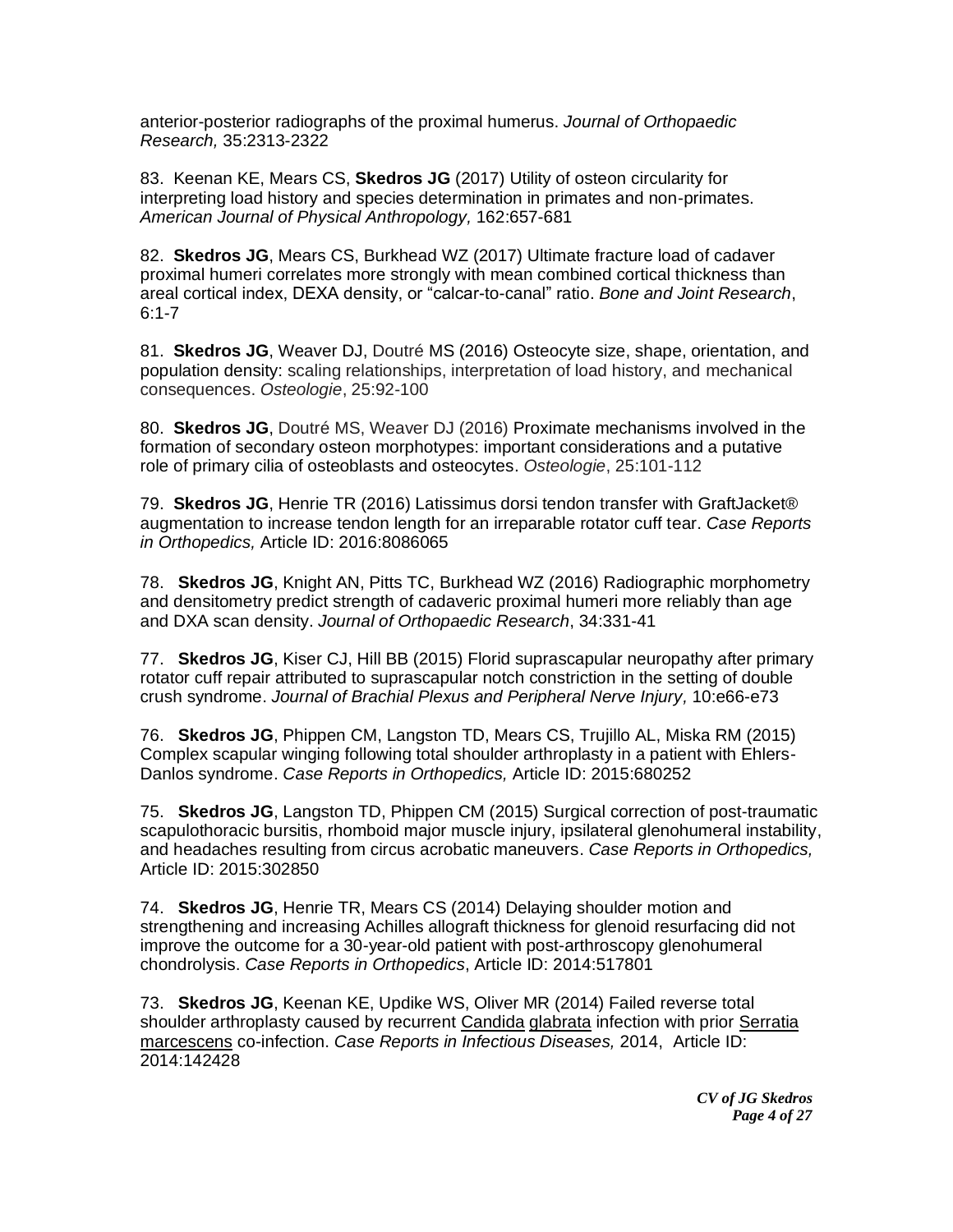72. **Skedros JG**, Mears CS, Langston TD, Van Boerum DH, White TW (2014) Medial scapular winging associated with rib fractures and plating corrected with pectoralis major transfer. *International Journal of Surgery Case Reports,* 5:750-753

71. **Skedros JG**, Knight AN, Pitts TC, Burkhead WZ (2014) Reusing cadaveric humeri for fracture testing after testing simulated rotator cuff repairs. *BioResearch Open Access,* 3:250-254

70. **Skedros JG**, Knight AN, Mears CS, Langston TD (2014) Temporary sternoclavicular plating for an unusual double clavicle fracture (medial nonunion, lateral acute) complicated by an intra-operative pneumothorax. *Case Reports in Orthopedics*, Article ID: 2014:206125

69. **Skedros JG**, Keenan KE, Bloebaum RD (2014) Histocompositional organization and toughening mechanisms in antler. *Journal of Structural Biology*, 187:129-148

68. **Skedros JG**, Knight AN, Thomas SC, Paluso AM, Bertin KC (2014) Dilemma of high conversion rate from knee arthroscopy to TKR. *American Journal of Orthopedics,*  43: e153-e158

67. **Skedros JG**, Mears CS, Phippen CM (2014) Glenohumeral instability and coracoid fracture nonunion corrected without coracoid transfer or nonunion takedown. *Journal of Shoulder and Elbow Surgery,* 23:e166-169

66. **Skedros JG**, Knight AN, Clark GC, Crowder CM, Dominguez VM, Qui S, Mulhern DM, Donahue SW, Busse B, Hulsey BI, Zedda M, Sorenson SM (2013) Scaling of haversian canal surface area to secondary osteon bone volume in ribs and limb bones. *American Journal of Physical Anthropology*, 151:230-244

65. Sinclair KD, Farnsworth RW, Pham TX, Knight AN, Bloebaum RD, **Skedros JG** (2013) The artiodactyl calcaneus as a potential 'control bone' cautions against simple interpretations of trabecular bone adaptation in the anthropoid femoral neck. *Journal of Human Evolution,* 64:366-379

64. **Skedros JG**, Keenan KE, Trachtenberg JD (2013) Candida glabrata olecranon bursitis treated with bursectomy and intravenous caspofungin. *Journal of Surgical Orthopaedic Advances*, 22:179-182

63. **Skedros JG**, Keenan KE, Williams TJ, Kiser KJ (2013) Secondary osteon size and collagen/lamellar organization ("osteon morphotypes") are not coupled, but potentially adapt independently for local strain mode or magnitude. *Journal of Structural Biology*, 181:95-107

62. **Skedros JG,** Knight AN (2012) Treatment of scapular winging with modified Eden-Lange procedure in patient with pre-existing glenohumeral instability. *Journal of Shoulder and Elbow Surgery,* 21:e10-e13

61. Keenan KE, **Skedros JG** (2012) A patient with clavicle fracture and recurrent scapular winging with spontaneous resolutions. *Case Reports in Orthopedics*, Article ID: 2012:603726

> *CV of JG Skedros Page 5 of 27*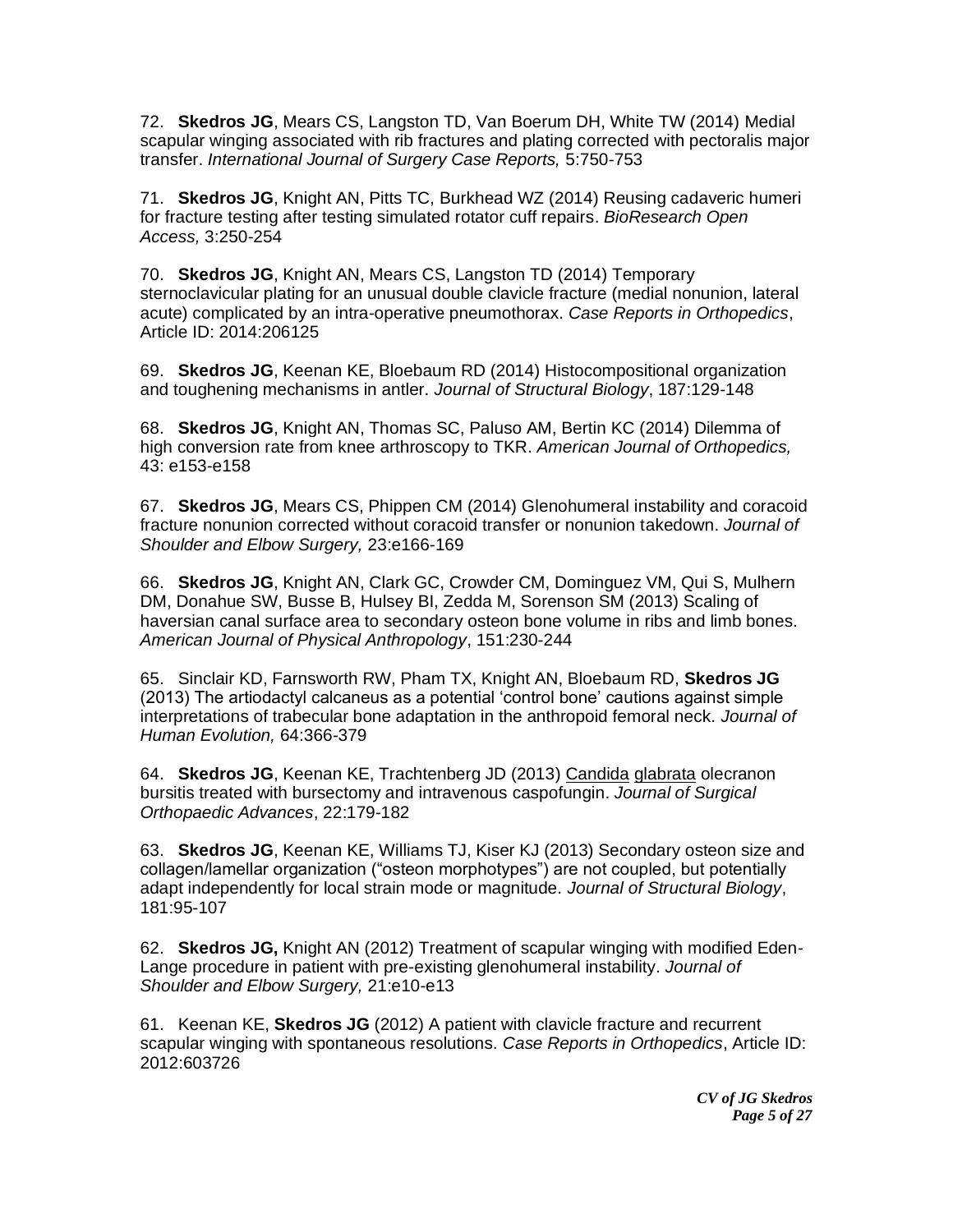60. **Skedros JG**, Knight AN, Farnsworth RW, Bloebaum RD (2012) Do regional modifications in tissue mineral content and microscopic mineralization heterogeneity adapt trabecular bone tracts for habitual bending? Analysis in the context of trabecular architecture of deer calcanei. *Journal of Anatomy,* 220:242-255

59. Pitts TC, Kiser CJ, **Skedros JG** (2012) Inadvisable treatment of recalcitrant olecranon bursitis: an unusual case of prolonged oral antibiotic treatment. *Journal of Medical Cases,* 3:100-105

58. **Skedros JG**, Knight KN (2012) Massive acromioclavicular ganglionic cyst treated with excision and allograft patch of acromioclavicular region: a case report. *Journal of Shoulder and Elbow Surgery,* 21:e1-e5

57. **Skedros JG**, Kiser CJ (2012) Modified Eden-Lange procedure for trapezius paralysis with ipsilateral rotator cuff-tear arthropathy: a case report. *Journal of Bone and Joint Surgery,* 93:e131(1-5)

56. **Skedros JG**, Clark GC, Sorenson SM, Taylor KW, Qiu S (2011) Analysis of the effect of osteon diameter on the potential relationship of osteocyte lacuna density and osteon wall thickness. *The Anatomical Record,* 294:1472-1485

55. **Skedros JG**, Sybrowsky CL, Anderson WE, Chow F (2011) Relationships between *in vivo* microdamage and the remarkable regional material and strain heterogeneity of cortical bone of adult deer, elk, sheep and horse calcanei. *Journal of Anatomy,* 219:722- 733

54. **Skedros JG**, Brand RA (2011) Biographical Sketch: Georg Hermann von Meyer, 1815-1892. *Clinical Orthopaedics and Related Research,* 469:3072-3076

53. **Skedros JG**, Mendenhall SD, Kiser CJ (2011) Prolonged dyspnea after interscalene block: attributed to undiagnosed Addison's disease and myasthenia gravis. *Case Reports in Medicine,* 2011: Article ID 968181 (6 pages)

52. **Skedros JG**, Kiser CJ, Mendenhall SD (2011) A weighted osteon morphotype score outperforms regional osteon percent prevalence calculations for interpreting cortical bone adaptation. *American Journal of Physical Anthropology*, 144:41-50

51. **Skedros JG**, Kiser CJ, Keenan KE, Thomas SC (2011) Analysis of osteon morphotype scoring schemes for interpreting load history: evaluation in the chimpanzee femur. *Journal of Anatomy,* 218:480-499

50. **Skedros JG**, Pitts TC, Hill BB (2010) Iatrogenic thoracic outlet syndrome caused by revision surgery for multiple subacute fixation failures of a clavicle fracture: a case report. *Journal of Shoulder and Elbow Surgery,* 19:e18-e23

49. **Skedros JG**, Taylor KW, Pitts TC (2009) Use of a myocutaneous latissimus dorsi flap in managing a deep infection of a shoulder arthrodesis after hardware removal: a case report. *Current Orthopaedic Practice,* 20:582-586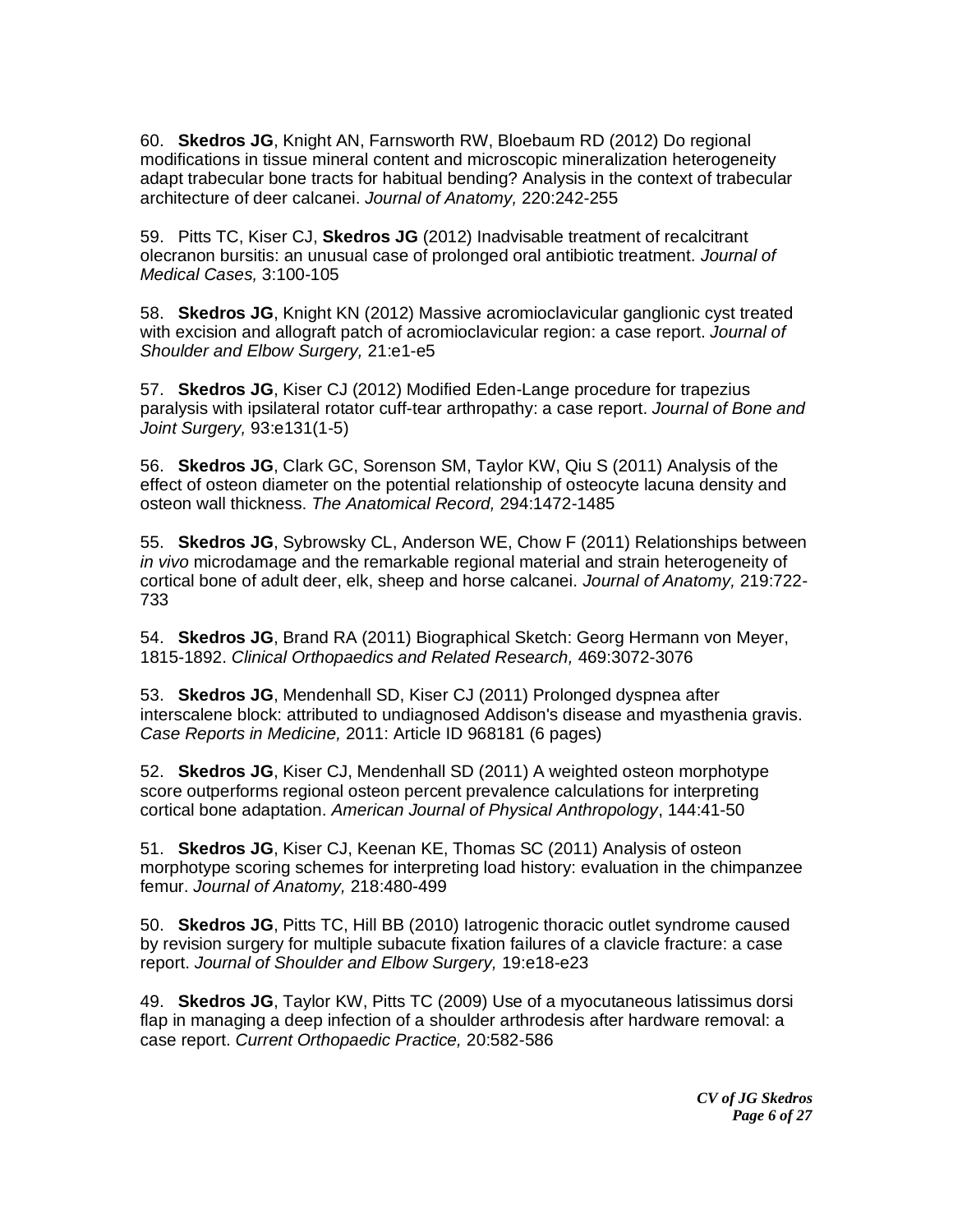48. **Skedros JG**, Mendenhall SD, Kiser CJ, Winet H. (2009) Interpreting cortical bone adaptation and load history by quantifying osteon morphotypes in circularly polarized light images. *Bone,* 44:392-403

47. **Skedros JG**, Sybrowsky CL, Stoddard GJ (2007) The osteoporosis selfassessment screening tool: a useful tool for the orthopaedic surgeon. *Journal of Bone Joint Surgery*, 89-A:765-772

46. **Skedros JG**, Bertin KC, Holyoak JD, Milleson NM, Halley AJ (2007) The orthopedist as clinical densitometrist: cost- and time-effectiveness. *American Journal of Orthopedics,* 36:15-22

45. **Skedros JG**, Sorenson SM, Hunt KJ, Holyoak JD (2007) Ontogenetic structural and material variations in ovine calcanei: a model for interpreting bone adaptation. *The Anatomical Record*, 290:284-300

44. **Skedros JG**, Sorenson SM, Jenson NH (2007) Are distributions of secondary osteon variants useful for interpreting load history in mammalian bones? *Cells Tissues Organs,* 185:285-307

43. **Skedros JG**, Hunt KJ, and Pitts TC (2007) Variations in corticosteroid/anesthetic injections for painful shoulder conditions: comparisons among orthopaedic surgeons, rheumatologists, and physical medicine and primary-care physicians. *BMC Musculoskeletal Disorders.* 8:63

42. **Skedros JG** and Pitts TC (2007) Temporal variations in a modified Neer impingement test can confound clinical interpretation. *Clinical Orthopaedics and Related Research,* 460:130-136

41. Burkhead WZ, **Skedros JG**, O'Rourke PJ, Pierce WA, Pitts, TC (2007) A novel double-row rotator cuff repair exceeds strengths of conventional repairs. *Clinical Orthopaedics and Related Research,* 461:106-113

40. **Skedros JG**, Baucom SL (2007) Mathematical analysis of trabecular 'trajectories' in apparent trajectorial structures: The unfortunate historical emphasis on the human proximal femur. *Journal of Theoretical Biology,* 244:15-45

39. Hamrick MW, **Skedros JG**, Pennington C, McNeil PL (2006) Increased osteogenic response to exercise in metaphyseal versus diaphyseal cortical bone. *Journal of Musculoskeletal and Neuronal Interactions,* 6:258-263

38. **Skedros JG**, Sorenson SM, Takano Y, Turner CH (2006) Dissociation of mineral and collagen orientations may differentially adapt compact bone for regional loading environments: results from acoustic velocity measurements in deer calcanei. *Bone*, 39:143-151

37. **Skedros JG**, Holyoak JD, and Pitts TC (2006) Knowledge and opinions of orthopaedic surgeons concerning medical evaluation and treatment of patients with osteoporotic fracture. *Journal of Bone and Joint Surgery.* 88-A:18-24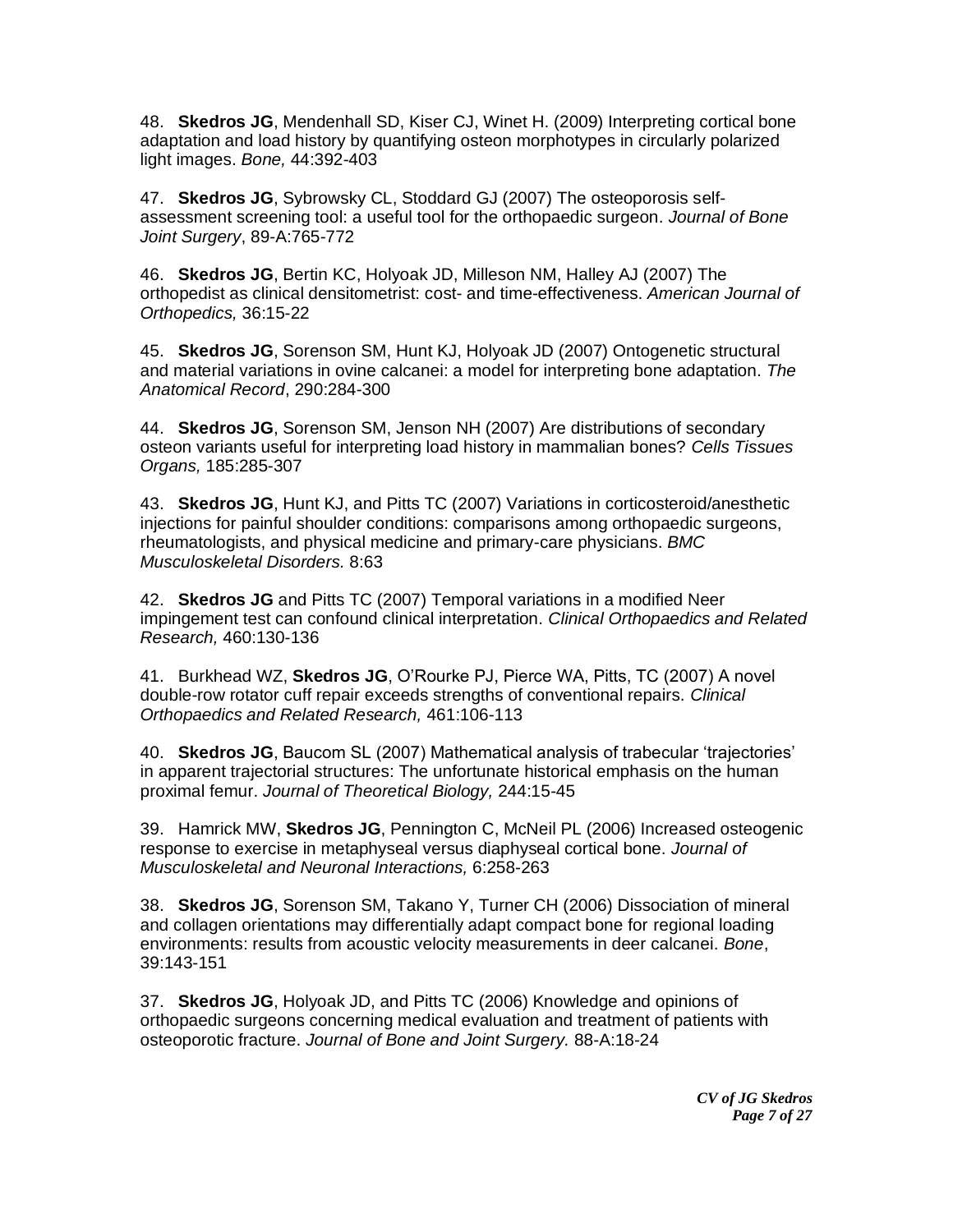36. **Skedros JG**, Dayton MR, Sybrowsky CL, Bloebaum RD, Bachus KN (2006) The influence of collagen fiber orientation and other histocompositional characteristics on the mechanical properties of equine cortical bone. *The Journal of Experimental Biology,*  209:3025-3042

35. Bloebaum RD, Holmes JL, **Skedros JG** (2005) Mineral content changes in bone associated with damage induced by the electron beam. *Scanning,* 27:240-248

34. **Skedros JG**, Grunander TR, Hamrick MW (2005) Spatial distribution of osteocyte lacunae in equine radii and third metacarpals: considerations for cellular communication, microdamage detection and metabolism. *Cells Tissues Organs*, 180:215-236

33. **Skedros JG** (2005) Osteocyte lacuna population densities in sheep, elk and horse calcanei. *Cells Tissues Organs*, 181:23-37

32. **Skedros JG**, Holmes J, Vajda EG, Bloebaum RD. (2005) Cement lines of secondary osteons in human bone are not mineral deficient: new data in a historical perspective. *The Anatomical Record*, 286:781-803

31. **Skedros JG** (2004) The orthopaedic surgeon's role in diagnosing and treating osteoporosis: standing discharge orders may be the solution for timely medical care. *Osteoporosis International*, 15:405-410

30. **Skedros JG**, Hunt KJ, Bloebaum RD (2004) Relationships of loading history and structural and material characteristics of bone: the development of the mule deer calcaneus. *Journal of Morphology*, 259:281-307

29. **Skedros JG,** Hunt KJ (2004) Does the degree of laminarity correlate with sitespecific differences in collagen fiber orientation in primary bone? An evaluation in the turkey ulna diaphysis. *Journal of Anatomy,* 205:121-134

28. Burkhead WZ, **Skedros JG**, Arcand MA, Krishnan SG, O'Rourke PJ, Pierce WA (2004) Transosseous anchor double knot (TOAK) technique for rotator cuff repair. *Techniques in Shoulder and Elbow Surgery,* 5:200-207

27. Kuo TY, **Skedros JG**, Bloebaum RD (2003) Measurement of femoral anteversion by biplane radiography and computed tomography imaging: comparison with an anatomic reference. *Investigative Radiology*, 38:221-229

26. **Skedros JG**, Dayton MR, Sybrowsky CL, Bloebaum RD, Bachus KN (2003) Are uniform regional safety factors and objective of adaptive modeling/remodeling in cortical bone? *The Journal of Experimental Biology* 206:2431-2439

25. **Skedros JG**, Hunt KJ, Hughes PE, Winet H (2003) Ontogenetic and regional morphologic variations in the turkey ulna diaphysis: implications for functional adaptation of cortical bone. *The Anatomical Record*, 273:609-629

24. **Skedros JG**, Sybrowsky CL, Parry TR, Bloebaum RD (2003) Regional differences in cortical bone organization and microdamage prevalence in Rocky Mountain mule deer. *The Anatomical Record,* 274:837-850

> *CV of JG Skedros Page 8 of 27*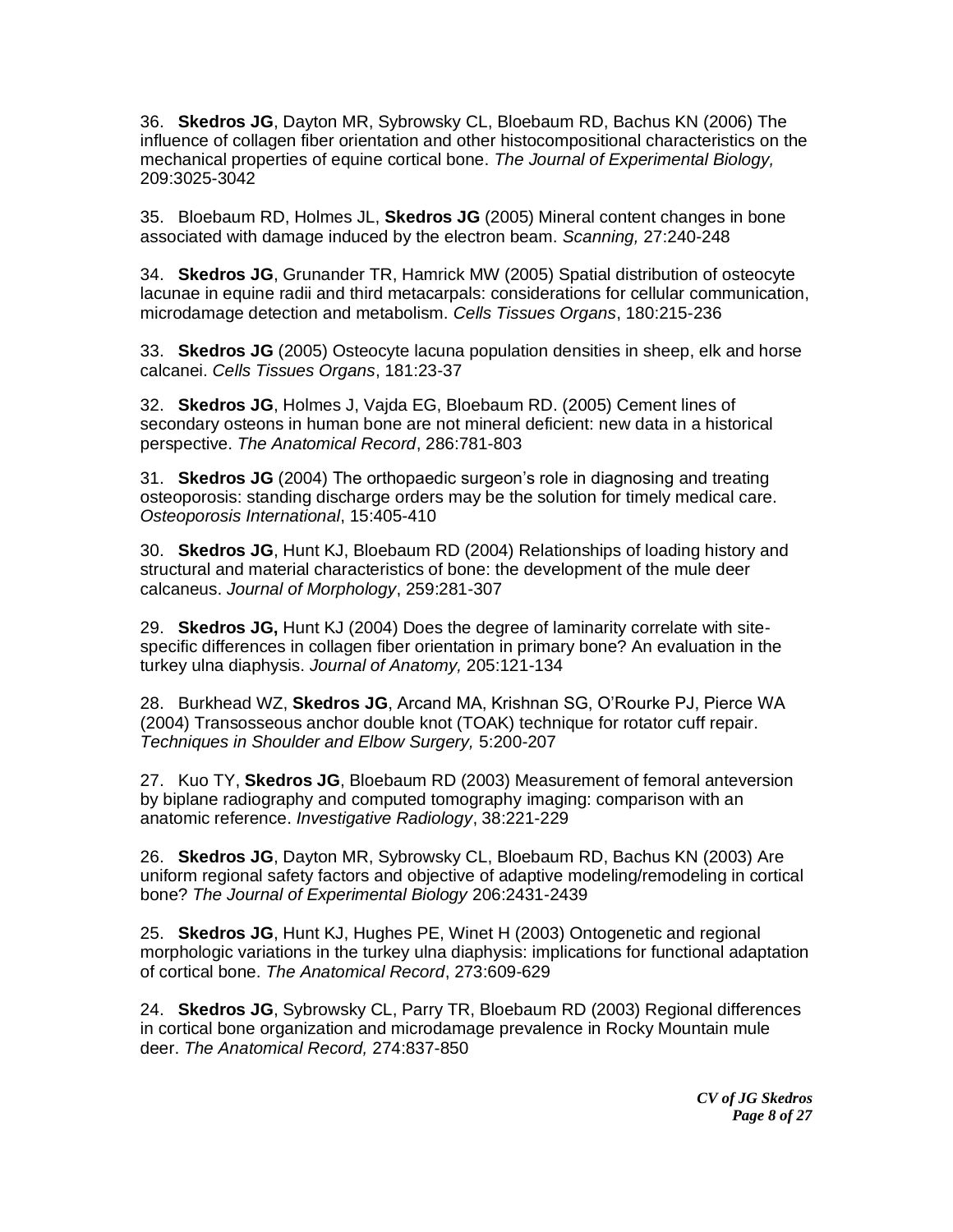23. **Skedros JG**, Mason MW, Bloebaum RD (2001) Modeling and remodeling in a developing artiodactyl calcaneus: a model for evaluating Frost's Mechanostat hypothesis and its corollaries. *The Anatomical Record*, 263:167-185

22. Jones RE, **Skedros JG**, Chan AJ, Beauchamp DH, Harkins PC (2001) Total knee arthroplasty using the S-ROM<sup>®</sup> mobile-bearing hinge prosthesis. *Journal of Arthroplasty*, 16:279-287

21. Jones RE, Barrack RL, **Skedros JG** (2001) Modular, mobile-bearing hinge total knee arthroplasty. *Clinical Orthopaedics and Related Research*, 392:306-314

20. Vajda EG, **Skedros JG** (1999) Letter to the editor. Primary difficulties in quantitative backscattered electron (BSE) imaging. *Bone*, 24:619-620

19. Su SC, **Skedros JG**, Bachus KN, Bloebaum RD (1999) Loading conditions and cortical bone construction of an artiodactyl calcaneus. *The Journal of Experimental Biology*, 202:3239-3254

18. Vajda EG, Humphrey S, **Skedros JG**, Bloebaum RD (1999) Influence of topography and specimen preparation on backscattered electron images of bone. *Scanning*, 21:379-387

17. Kuo T, **Skedros JG**, Bloebaum RD (1998) Comparison of human, primate and canine femora: implications for biomaterials testing in total hip replacement. *Journal of Biomedical Materials Research*, 40:475-489

16. Zeman CA, Arcand MA, Cantrell JS, **Skedros JG**, Burkhead WZ Jr (1998) The rotator cuff-deficient arthritic shoulder: diagnosis and surgical management. *Journal of American Academy of Orthopaedic Surgeons,* 6:337-348

15. Vajda EG, **Skedros JG**, Bloebaum RD (1998) Errors in quantitative backscattered electron analysis of bone standardized by energy-dispersive X-ray spectrometry. *Scanning,* 20:527-535

14. Bloebaum RD, **Skedros JG**, Vajda EG, Bachus KN, Constantz BR (1997) Determining mineral content variations in bone using backscattered electron imaging. *Bone*, 20:485-490

13. **Skedros JG**, Su SC, Bloebaum RD (1997) Biomechanical implications of mineral content and microstructural variations in cortical bone of horse, elk, and sheep calcanei. *The Anatomical Record*, 249:297-316

12. **Skedros JG**, Mason MW, Nelson MC, Bloebaum RD (1996) Evidence of structural and material adaptation to specific strain features in cortical bone. *The Anatomical Record*, 246:47-63

11. Vajda EG, Bloebaum RD, **Skedros JG** (1996) Validation of energy dispersive X-ray spectrometry as a method to standardize backscattered electron images of bone. *Cells and Materials,* 6:79-92

> *CV of JG Skedros Page 9 of 27*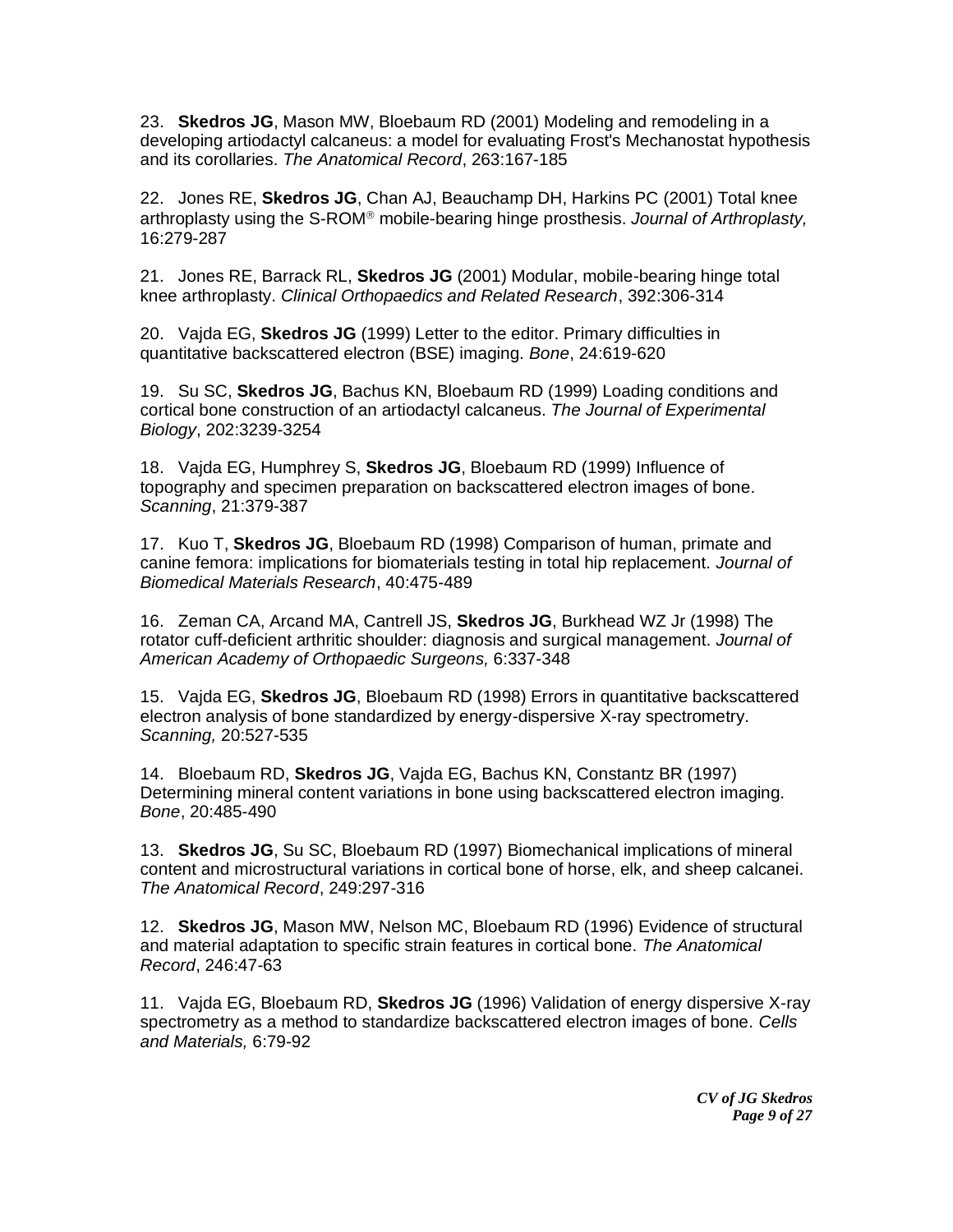10. Mason MW, **Skedros JG**, Bloebaum RD (1995) Evidence of strain-mode-related cortical adaptation in the diaphysis of the horse radius. *Bone*, 17:229-237

9. Vajda EG, **Skedros JG**, Bloebaum RD (1995) Consistency in calibrated backscattered electron images of calcified tissues and mineral analyzed in multiple imaging sessions. *Scanning Microscopy*, 9: 741-755

8. **Skedros JG**, Bloebaum RD, Mason MW, Bramble DM (1994) Analysis of a tension/compression skeletal system: possible strain-specific differences in the hierarchical organization of bone. *The Anatomical Record*, 239:396-404

7. **Skedros JG**, Mason MW, Bloebaum RD (1994) Differences in osteonal micromorphology between tensile and compressive cortices of a bending skeletal system: indications of potential strain-specific differences in bone microstructure. *The Anatomical Record*, 239:405-413

6. Bloebaum RD, Lauritzen RS, **Skedros JG**, Smith EF, Thomas KA, Bennett JT, Hofmann AA (1993) Roentgenographic procedure for selecting proximal femur allograft for use in revision arthroplasty. *Journal of Arthroplasty*, 8:347-360

5. Bloebaum RD, Ota DT, **Skedros JG**, Mantas JP (1993) Comparison of human and canine external femoral morphologies in the context of total hip replacement. *Journal of Biomedical Materials Research,* 27:1149-1159

4. **Skedros JG**, Bloebaum RD, Bachus, KN, Boyce TM (1993) The meaning of graylevels in backscattered electron images of bone. *Journal of Biomedical Materials Research*, 27:47-56

3. **Skedros JG**, Bloebaum RD, Bachus KN, Boyce TM, Constantz B (1993) Influence of mineral content and composition on graylevels in backscattered electron images of bone. *Journal of Biomedical Materials Research*, 27:57-64

2. Mantas JP, Bloebaum RD, **Skedros JG**, Hofmann AA (1992) Implications of reference axes used for rotational alignment of the femoral component in primary and revision knee arthroplasty. *Journal of Arthroplasty*, 7:531-535

1. Boyce TM, Bloebaum RD, Bachus KN, **Skedros JG** (1990) Reproducible method for calibrating the backscattered electron signal for quantitative assessment of mineral content in bone. *Scanning Microscopy*, 4:591-600

### **BOOK CHAPTERS and REVIEW ARTICLES**

**Skedros JG** (2012) Interpreting Load History in Limb-Bone Diaphyses: Important Considerations and Their Biomechanical Foundations. Chapter 7, *In:* Bone Histology, An Anthropological Perspective. Eds. S. Stout and C. Crowder. CRC Press, Boca Raton Florida, 417 pgs.

**Skedros JG**, Pitts TC. (Feb 2008) The use and misuse of injectable corticosteroids for the painful shoulder. *The Journal of Musculoskeletal Medicine.* 25:78-96

> *CV of JG Skedros Page 10 of 27*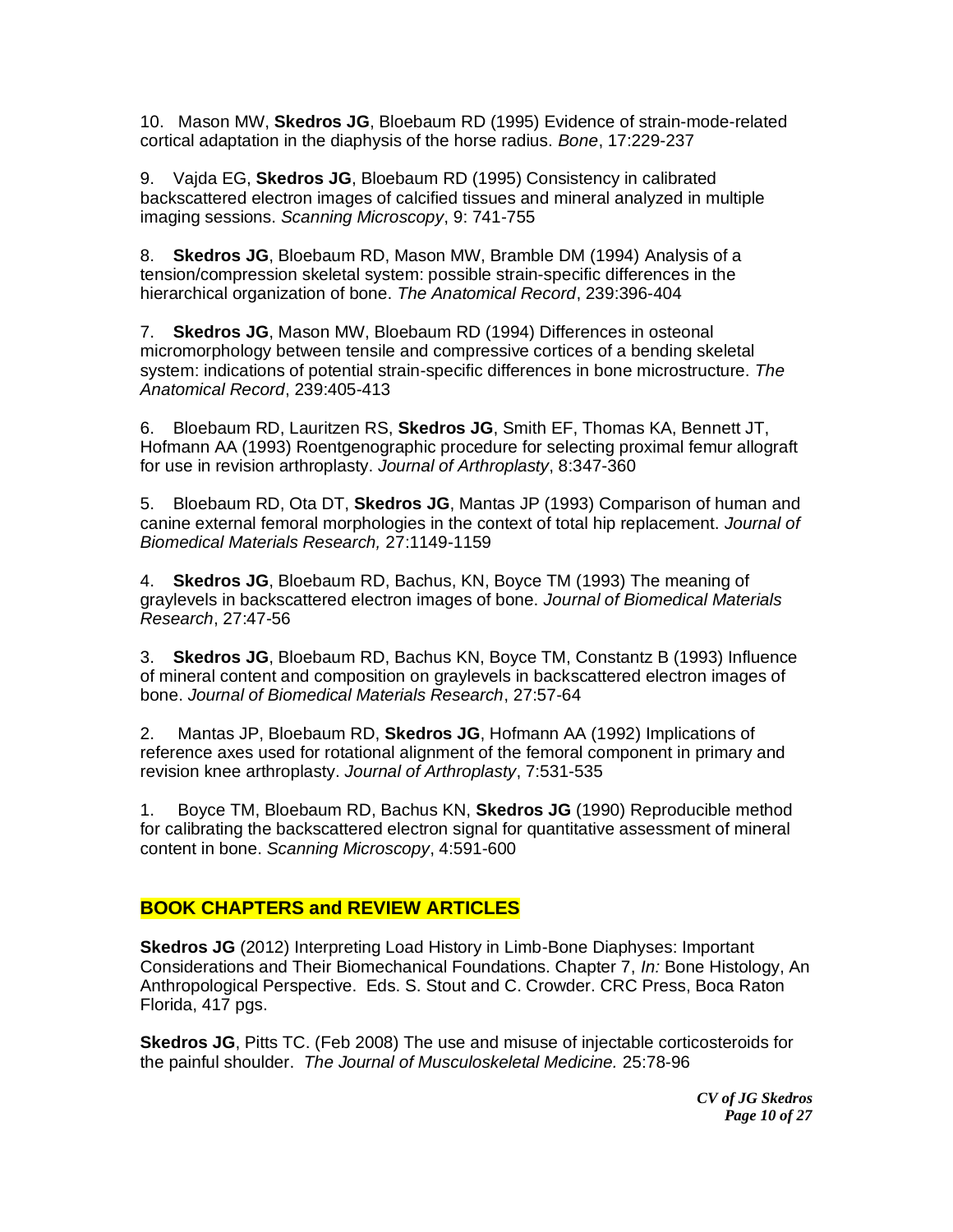**Skedros JG,** Pitts TC. (May 2008) Injectable corticosteroids for the painful shoulder: Patient evaluation. *The Journal of Musculoskeletal Medicine.* 25:236-245

**Skedros JG,** Pitts TC. (Aug 2008) Corticosteroids for painful shoulder conditions: Injection techniques. *The Journal of Musculoskeletal Medicine.* 25:375-386

**Skedros JG**, O'Rourke PJ, Zimmerman JM, Burkhead WZ Jr. (1999) Alternatives to Replacement Arthroplasty for Glenohumeral Arthritis. In: Iannotti JP and Williams GR (eds): *Disorders of the Shoulder: Diagnosis and Management.* Chapter 18. Lippincott Williams and Wilkins, Philadelphia, PA, pgs. 485-499

Zimmerman JM, **Skedros JG**, O'Rourke PJ, Dean MT, Burkhead WZ Jr. (1999) Rehabilitation and Nonoperative Treatment. In: Warren RF, Craig EV, and Altchek DW (eds): *The Unstable Shoulder.* Chapter 11. Lippincott-Raven Publishers, Philadelphia, PA, pgs. 177-188

Zeman CA, Arcand MA, Cantrell JS, **Skedros JG**, Burkhead WZ Jr. (1998) The rotator cuff-deficient arthritic shoulder: diagnosis and surgical management. *Journal of American Academy of Orthopaedic Surgeons.* 7:337-348

### **ABSTRACTS**

148. **Skedros JG**, Marshall JH, Montgomery JA, Luczak MG, Chase K (2021) Progeny status may be a useful surrogate if neuter status is not known in canine osteoporosis studies: an analysis of dogs in "The Georgie Project".  $67<sup>th</sup>$  Annual Meeting of the Orthopaedic Research Society, Long Beach, California (Online Meeting), 46:0500

147. **Skedros JG**, Marshall JH, Smith WE, Smith QK, Luczak MG, Chase K (2021) Prevalence of femoral arthritis of the hip and knee joints in Portuguese Water Dogs from "The Georgie Project": implications for genetic analyses.  $67<sup>th</sup>$  Annual Meeting of the Orthopaedic Research Society, Long Beach, California (Online Meeting), 46:614

146. **Skedros JG**, Marshall JH, Luczak MG, Smith WE, Chase K (2021) Relatively broad femoral condylar notches (large notch width indices) may protect Portuguese Water Dogs from ACL rupture. 67<sup>th</sup> Annual Meeting of the Orthopaedic Research Society, Long Beach, California (Online Meeting), 46:1274

145. Skedros AJ, Hibbard JN, Marshall JH, Chase K, **Skedros JG** (2021) Consistency of femoral metaphyseal shape in Portuguese Water Dogs: Implications for femoral component design in THA. 67<sup>th</sup> Annual Meeting of the Orthopaedic Research Society, Long Beach, California (Online Meeting), 46:0911

144. Marshall JH, **Skedros JG**, Chase K (2021) Exploring statistical control of specimen size: examples using Portuguese Water Dogs from "The Georgie Project".  $67<sup>th</sup>$  Annual Meeting of the Orthopaedic Research Society, Long Beach, California (Online Meeting), 46:0767

> *CV of JG Skedros Page 11 of 27*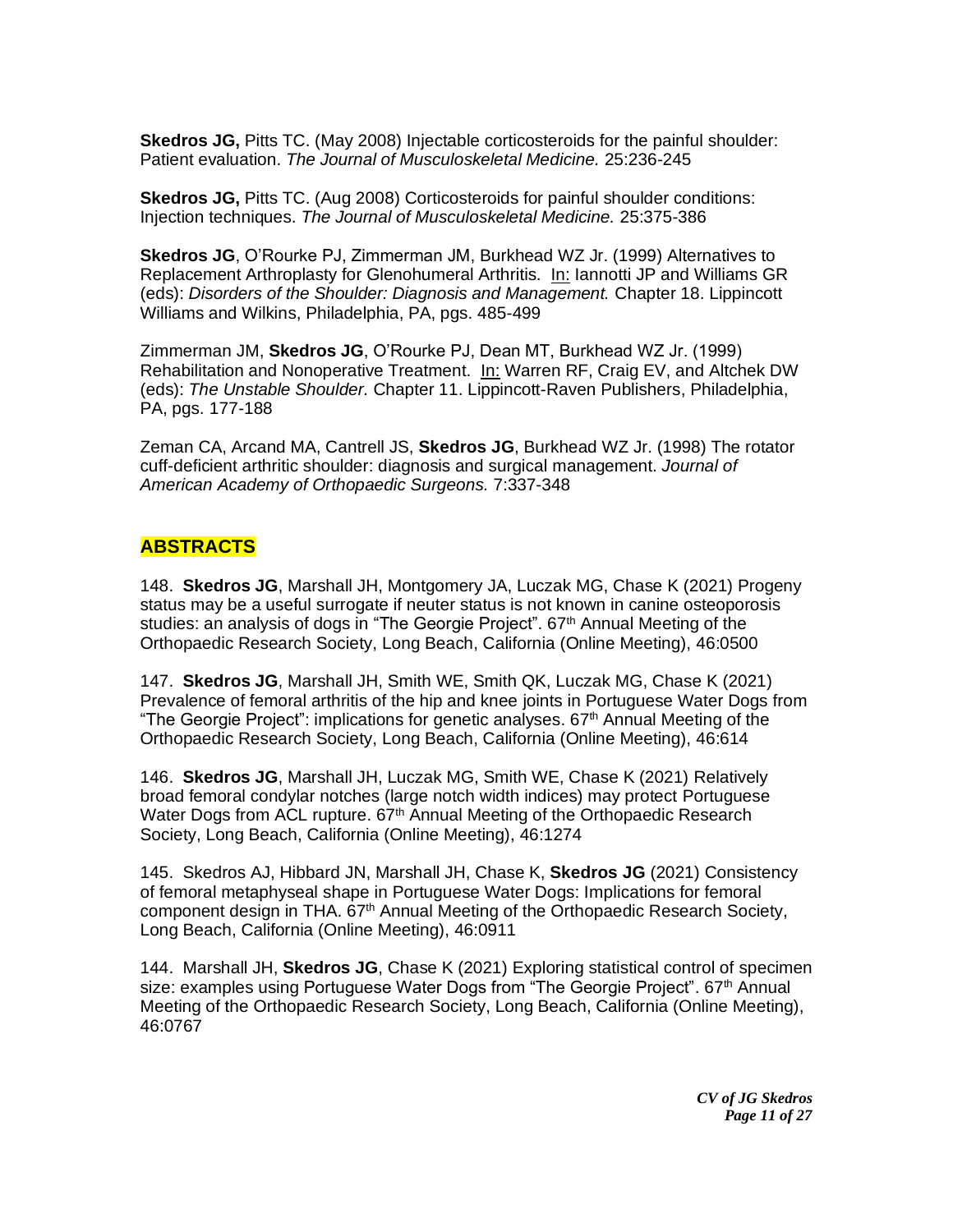143. Marshall JH, Hibbard JN, Skedros AJ, Chase K, **Skedros JG** (2021) Portuguese Water Dog proximal femoral canal flare somatypes: implications for translational studies of total hip replacements.  $67<sup>th</sup>$  Annual Meeting of the Orthopaedic Research Society, Long Beach, California (Online Meeting), 46:1024

142. Marshall JH, Skedros AJ, Hibbard JN, Chase K, **Skedros JG** (2021) Considerations for restoring center of rotation in the Portuguese Water Dog total hip arthroplasty in the context of the canine as a translational model.  $67<sup>th</sup>$  Annual Meeting of the Orthopaedic Research Society, Long Beach, California (Online Meeting), 46:0932

141. Marshall JH, Skedros AJ, Luczak MG, King BW, Chase K, Lark KG, **Skedros JG** (2020) Age-related sexual dimorphism of the proximal femur in Portuguese Water Dogs: implications for total hip replacement and osteoporosis.  $66<sup>th</sup>$  Annual Meeting of the Orthopaedic Research Society, Phoenix, Arizona, 45:2360

140. Camp NW, King BW, Kiser CJ, Bachus KN, **Skedros JG** (2020) The circle fit method is more reliable for assessing bone quality in the proximal humerus than Tingart and Mather methods: an analysis in eight radiographic projections. 66th Annual Meeting of the Orthopaedic Research Society, Phoenix, Arizona, 45:1195

139. King BW, Camp NW, Kiser CJ, Marshall JH, Bachus KN, **Skedros JG** (2020) The deltoid tuberosity index is an unreliable measure of local bone quality in the proximal humerus. 66th Annual Meeting of the Orthopaedic Research Society, Phoenix, Arizona, 45:1762

138. King BW, Marshall JH, Camp NW, **Skedros JG** (2020) Quantitative and subjective analysis in training observers for identifying the deltoid tuberosity on radiographs. 66<sup>th</sup> Annual Meeting of the Orthopaedic Research Society, Phoenix, Arizona, 45:1691

137. **Skedros JG**, Doutré MS (2019) Uncertainties regarding the physical basis of lamellar bone periodicity in secondary osteons suggest that surrogates based on Infilling/periodicity rates should be considered. *American Journal of Physical Anthropology*, 168(S68): 230-231

136. Finlinson ED, King BW, Henrie MK, Lohse ZM, **Skedros JG** (2019) Evaluating osteon cement-line interface distances for advancing understanding of bone adaptation. *American Journal of Physical Anthropology*, 168(S68):74

135. Smith QK, Finlinson ED, Smith WE, Henrie MK, Luczak MC, Chase K, Lark KG, **Skedros JG** (2019) Femoral component stem shape can remain consistent in canine hip replacement despite age and sex: an analysis in 314 Portuguese Water Dog femora. 65th Annual Meeting of the Orthopaedic Research Society, Austin, Texas, 44:1015

134. Smith WE, Finlinson ED, Smith QK, Henrie MK, Chase K, Lark KG, **Skedros JG** (2019) Variation in cross-sectional morphology in adult Portuguese Water Dog femora across a broad age range. 65<sup>th</sup> Annual Meeting of the Orthopaedic Research Society, Austin, Texas, 44: 595

133. Smith WE, Smith QK, Finlinson ED, Henrie MK, Luczak MC, Chase K, Lark KG, **Skedros JG** (2019) Anterior bow and isthmus in a large sample of Portuguese Water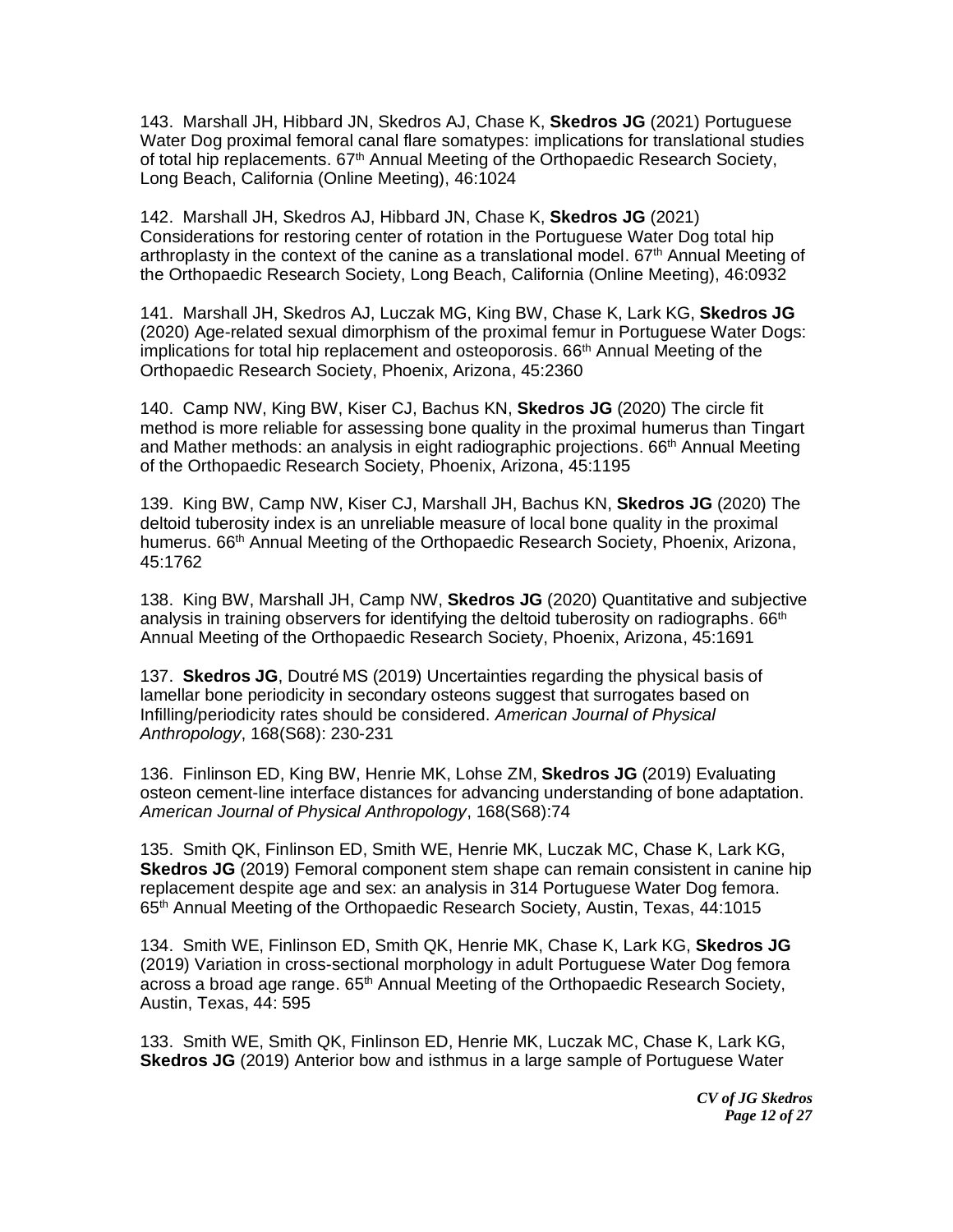Dog femora in the context of total hip replacement.  $65<sup>th</sup>$  Annual Meeting of the Orthopaedic Research Society, Austin, Texas, 44: 2136

132. Smith WE, Luczak MG, Smith QK, Finlinson ED, Henrie MK, Luczak MC, Chase K, Lark KG, Skedros JG (2019) Femoral arthritis and proximal femoral morphology in Portuguese Water Dog femora demonstrate avenues for establishing etiological relationships via genetic analyses. 65<sup>th</sup> Annual Meeting of the Orthopaedic Research Society, Austin, Texas, 44: 2089

131. **Skedros JG**, Doutré MS, Peterson MD, Weaver DJ, Smith JS, Chase K, Lark KG (2018) The potential of The Georgie Project (Portuguese Water Dog) for discerning genetic from extra-genetic influences in structural and material variations in anthropoid limb bones. *American Journal of Physical Anthropology*, 165(S66): 254.

130. Henrie MK, Finlinson ED, Smith JS, Keenan KE, **Skedros JG** (2018) Predominant collagen fiber orientation (CFO) is a stronger predictor of load history than drifting osteon prevalence or osteon population density (OPD of conventional osteons): an evaluation in bending regions of adult human fibulae, femora, and chimpanzee femora. *American Journal of Physical Anthropology*, 165(S66): 117

129. Finlinson ED, Henrie MK, Smith JS, Keenan KE, **Skedros JG** (2018) Interface distances between osteon cement lines can reveal aspects of bone adaptation that might evade detection when using conventional microstructural characteristics: a study in the chimpanzee femur. *American Journal of Physical Anthropology*, 165(S66): 85

128. Mears CS, Keenan KE, **Skedros JG** (2018) Regional variations in predominant collagen fiber orientation in the diaphysis and neck of sub-adult baboon femora resemble those in adult chimpanzee femora. Does this reflect similar load histories? *American Journal of Physical Anthropology*, 165(S66): 174

127. **Skedros JG**, Doutré MS, Peterson MD, Weaver DJ, Smith JS, Chase KR, Lark G (2018) Compelling structural and material variations in Portuguese Water Dog femora hold promise for identifying genetic linkages within and between sexes. 64<sup>th</sup> Annual Meeting of the Orthopaedic Research Society, New Orleans, Louisiana, 43: 1558

126. Shelton TJ, Bachus KN, **Skedros JG** (2018) Does humeral head diameter correlate with humerus length? 64<sup>th</sup> Annual Meeting of the Orthopaedic Research Society, New Orleans, Louisiana, 43: 1922

125. **Skedros JG** (2017) Distributions of secondary osteon collagen/lamellar morphotypes are important in avoiding stress fractures: a new hypothesis for the etiology of stress fractures. *American Journal of Physical Anthropology*, 162(S64): 361

124. Peterson MD, Doutré MS, Kuo T, Bloebaum RD, **Skedros JG** (2017) Analysis of femoral anteversion angle in canines and humans: establishing a uniform method for clinical use and comparative analysis.  $63<sup>rd</sup>$  Annual Meeting of the Orthopaedic Research Society, San Diego, California, 42: 1276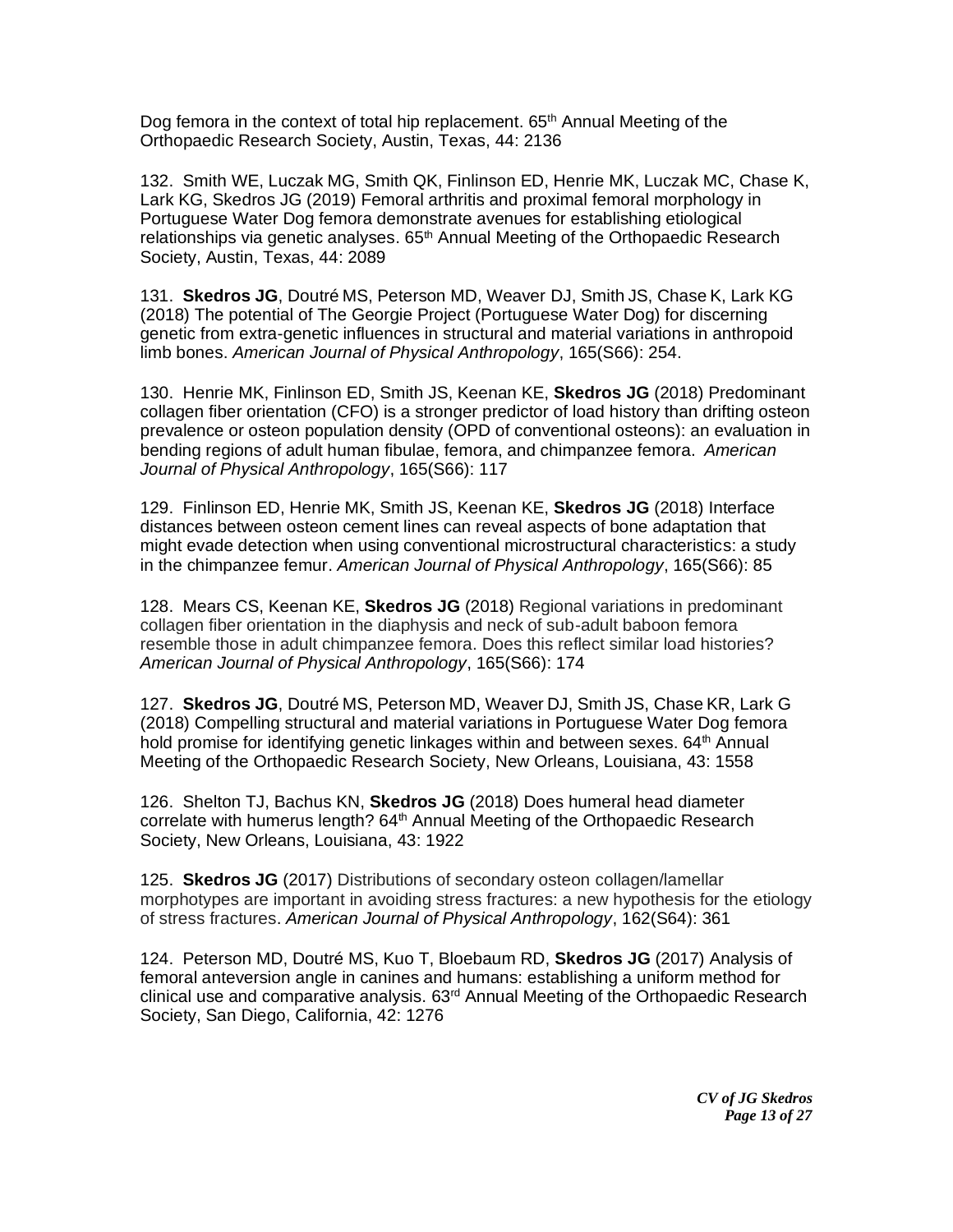123. Weaver DJ, **Skedros JG** (2016) Do disparities in *ex vivo* strain data for the human fibula reflect heterogeneous load conditions or limitations of experimental designs? *American Journal of Physical Anthropology*, 159(S62): 331

122. **Skedros JG**, Keenan KE (2016) Patterns of collagen fiber orientation in the human fibula middle-to-proximal diaphysis suggest a history of anterior-posterior bending and torsion consistent with "intermediate complexity" loading. *American Journal of Physical Anthropology*, 159(S62): 293

121. Doutré MS, Adondakis MG, Bloebaum RD, **Skedros JG** (2016) Sealed osteons do not increase in the human femur with aging or in association with a total hip replacement. *American Journal of Physical Anthropology*, 159(S62):132-133

120. **Skedros JG**, Doutré MS, Brown EB, Mears CS, Swartz SM (2016) Advancing understanding of femoral neck histomorphology and its relationship to load history: use of bat and pigeon humeri as models for adaptation for habitual torsion.  $62<sup>nd</sup>$  Annual Meeting of the Orthopaedic Research Society, Orlando, Florida, 41(S2): 734

119. Doutré MS, **Skedros JG**, Brown EB, Skedros GA, Mears CS, Bloebaum RD (2016) Temporal changes in sagittal curvature and the emergence of load predictability in the sheep radius. 62nd Annual Meeting of the Orthopaedic Research Society, Orlando, Florida, 41(S2): 1550

118. Langston TD, Mears CS, Phippen CM, Brady ST, **Skedros JG** (2016) Interobserver variations when using popular methods to obtain cortical index and mean combined cortical thickness in proximal humerus radiographs can result in highly variable correlations with fracture strength. 62nd Annual Meeting of the Orthopaedic Research Society, Orlando, Florida, 41(S2): 1655

117. Phippen CM, Langston TD, Mears CS, Drew AJ, Bachus KN, Nielsen MT, **Skedros JG** (2016) Clinical radiographic projections of the upper humerus can result in substantial errors when quantifying the deltoid tuberosity index, cortical index, and other morphological characteristics: a controlled study in cadaveric humeri. 62<sup>nd</sup> Annual Meeting of the Orthopaedic Research Society, Orlando, Florida, 41(S2): 2148

116. Mears CS, Langston TD, Phippen CM, Brady ST, **Skedros JG** (2016) Current methods for measuring proximal humerus morphology from clinical radiographs are unreliable: establishing a reproducible method for measuring the proximal humerus for  $clinical$  and biomechanical studies.  $62<sup>nd</sup>$  Annual Meeting of the Orthopaedic Research Society, Orlando, Florida, 41(S2): 2146

115. Keenan KE, Mears CS, Langston TD, Phippen CM, Litton SM, Brady TS, Bloebaum RD, **Skedros JG** (2015) Age-related changes in the microstructural organization of the femoral neck suggest degradation in bone quality independent of cortical thinning and increased porosity. 61st Annual Meeting of the Orthopaedic Research Society, Las Vegas, Nevada, 40: 594

114. Mears CS, Keenan KE, Langston TD, Phippen CM, Litton SM, Brady TS, Bloebaum RD, **Skedros JG** (2015) Age-related emergence of deleterious buckling ratio in the femoral neck fails to maintain the coupling with predominant collagen fiber

> *CV of JG Skedros Page 14 of 27*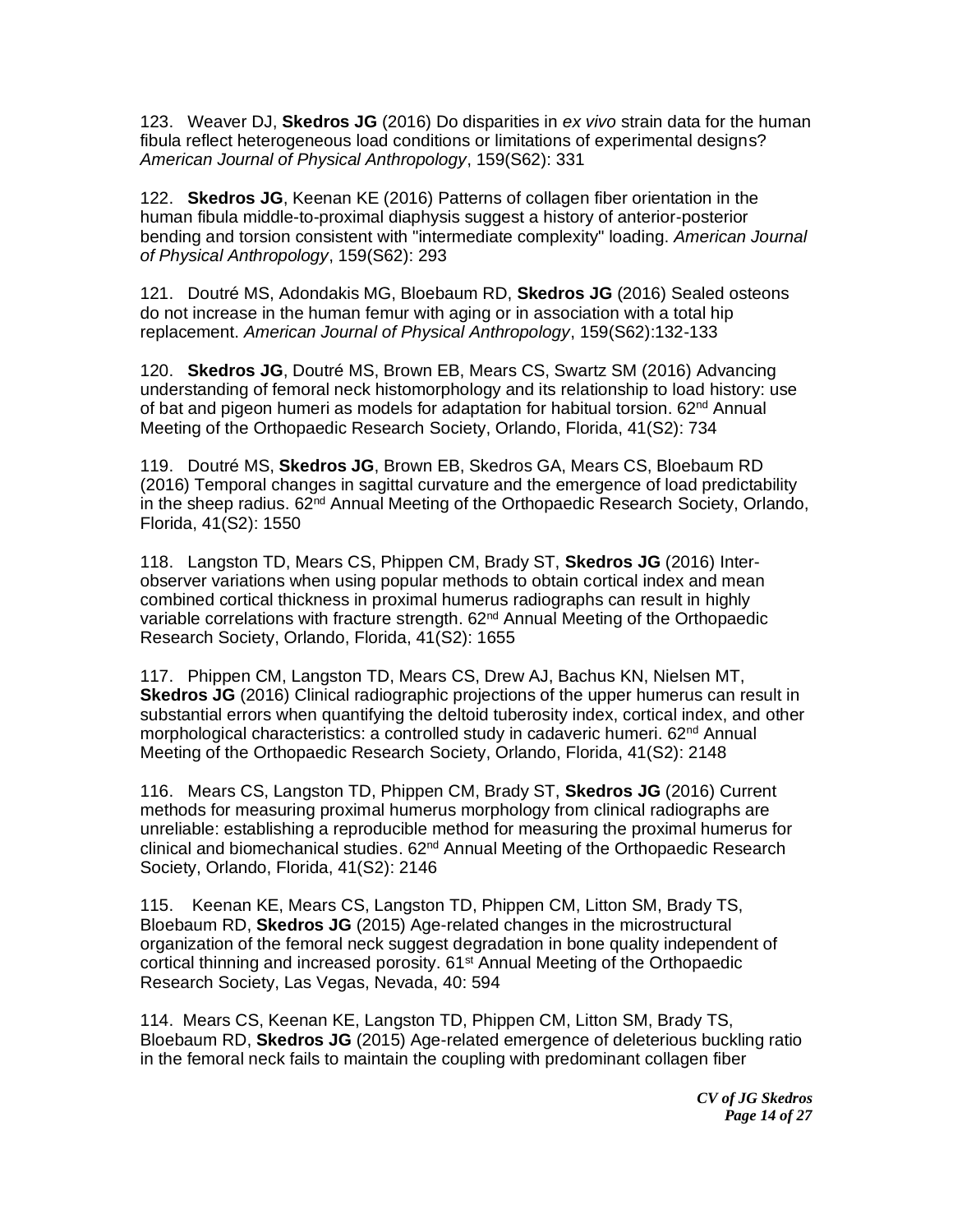orientation and osteon morphotypes seen in younger bones. 61<sup>st</sup> Annual Meeting of the Orthopaedic Research Society, Las Vegas, Nevada, 40: 631

113. **Skedros JG**, Keenan KE, Mears CS, Langston TD (2015) The "shear resistancepriority hypothesis": a means for enhancing understanding of material adaptations in bones that habitually experience complex loading. *American Journal of Physical Anthropology*, Vol. 154 (Suppl. 60): 290

112. Mears CS, Litton SM, Phippen CM, Langston TD, **Skedros JG** (2015) Improving accuracy, precision, and efficiency in analysis of osteon cross-sectional shape. *American Journal of Physical Anthropology*, Vol. 154 (Suppl. 60): 223

111. **Skedros JG** (2014) Load Complexity Categories: an important consideration in bone adaptation studies. 7<sup>th</sup> World Congress of Biomechanics; July 11, 2014; Boston, **Massachusetts** 

110. **Skedros JG**, Mears CS, Epperson RT, Bloebaum RD (2014) Trabecular bone has the capacity for hemiosteonal collagen/lamellar "morphotype" adaptation: implications for advancing understanding of the emergence of skeletal fragility in the elderly.  $60<sup>th</sup>$  Annual Meeting of the Orthopaedic Research Society, New Orleans, Louisiana, poster no. 622; ORS 2014 eBook, pgs. 1145-1146

109. **Skedros JG**, Knight AN, Mears CS, Pitts TC, Burkhead WZ (2014) Mechanical testing data favor modification of humerus fracture treatment algorithms. 60<sup>th</sup> Annual Meeting of the Orthopaedic Research Society, New Orleans, Louisiana, poster no. 1888; ORS 2014 eBook, pgs. 2489-2493

108. **Skedros JG**, Mears CS, Skedros GA, Henrie TR, Litton SM, Keenan KE (2014) The mechanical relevance of secondary osteon "morphotypes": implications for accommodating non-uniform strains and the etiology of stress fractures. 60<sup>th</sup> Annual Meeting of the Orthopaedic Research Society, New Orleans, Louisiana, poster no. 1513; ORS 2014 eBook, pgs. 1293-1295

107. **Skedros JG**, Keenan KE, Litton SM, Skedros GA, Mears CS (2014) Current exclusion criteria for selecting osteons for circularity analysis are potentially problematic. *American Journal of Physical Anthropology*, Vol. 153 (Suppl. 58): 241

106. Mears CS, Keenan KE, **Skedros JG** (2014) Recognizing and resolving inconsistencies and inaccuracies in determining osteon circularity: can methods be standardized? *American Journal of Physical Anthropology*, Vol. 153 (Suppl. 58): 183

105. Keenan KE, Litton SM, Skedros GA, **Skedros JG** (2014) Use of osteon circularity to determine species affiliations can be confounded by habitual load complexity. *American Journal of Physical Anthropology*, Vol. 153 (Suppl. 58): 156

104. Henrie TR, Dalton M, **Skedros JG** (2014) Sealed osteons: a pathological consequence or natural circumstance of extensive remodeling? *American Journal of Physical Anthropology*, Vol. 153 (Suppl. 58): 140

103. **Skedros JG**, Keenan KE, Halley JA (2013) Reduced loading of the femoral neck with aging is correlated with regional changes in collagen fiber orientation but not osteon

> *CV of JG Skedros Page 15 of 27*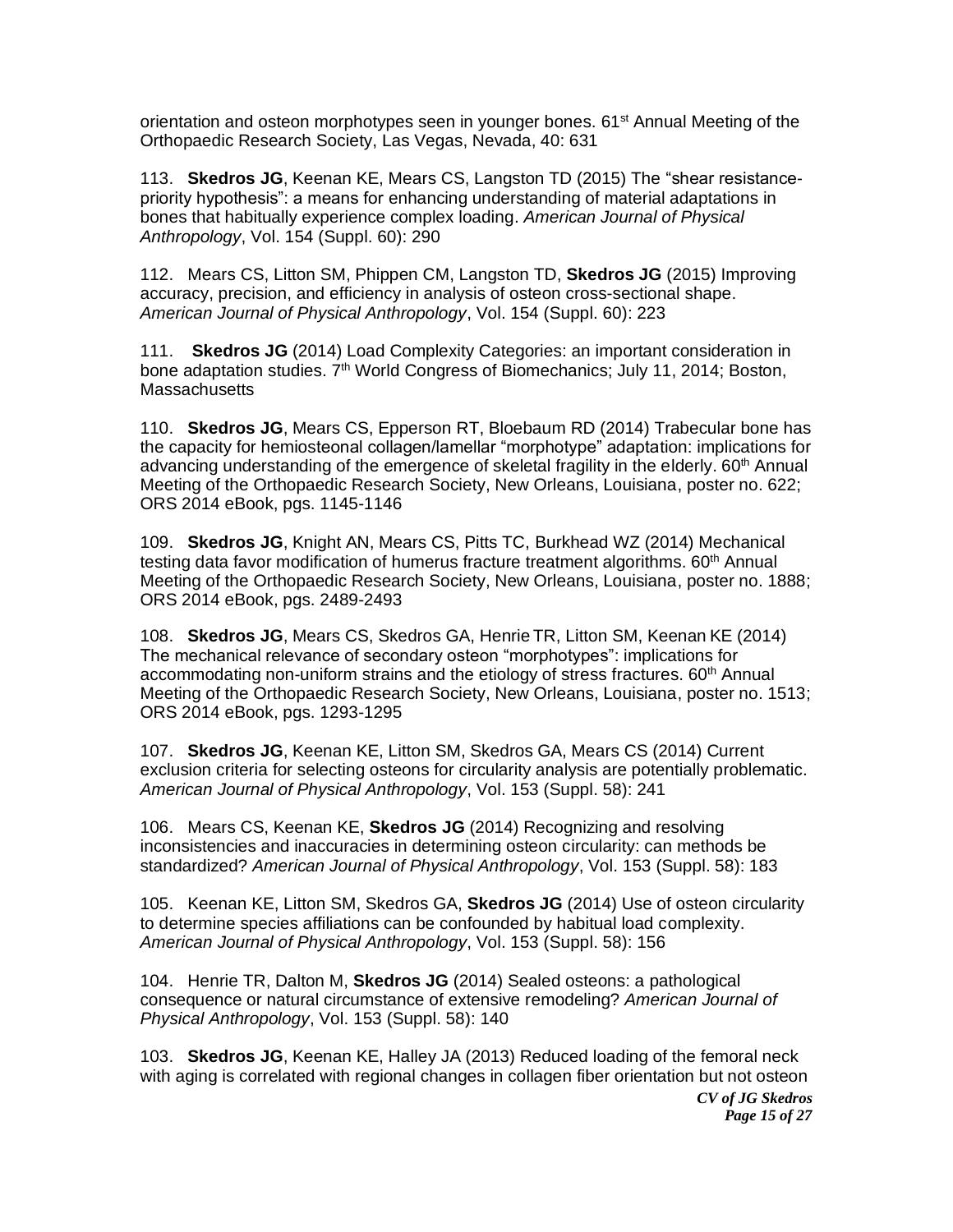morphotypes or population densities. 59<sup>th</sup> Annual Meeting of the Orthopaedic Research Society, San Antonio, Texas, Vol. 38: 1419

102. Keenan KE, Egbert J, Mears C, Skedros G, Reynolds J, **Skedros JG** (2013) Antler has inherent collagen fiber orientation heterogeneity (CFO-Het): implications for investigating bisphosphonate- and age-related degradation in human bone quality.  $59<sup>th</sup>$ Annual Meeting of the Orthopaedic Research Society, San Antonio, Texas, Vol. 38: 1420

101. **Skedros JG**, Knight AN, Mears C, Pitts T, Burkhead WZ (2013) Ultimate fracture load of cadaveric proximal humeri correlates more strongly with mean combined cortical thickness than cortical index, DEXA density, or CC ratio.  $59<sup>th</sup>$  Annual Meeting of the Orthopaedic Research Society, San Antonio, Texas, Vol. 38: 63

100. Sinclair KD, Farnsworth RW, Pham TX, Knight AN, Bloebaum RD, **Skedros JG** (2012) Micro-computed tomography characterization of the trabecular bone architecture of the deer calcaneus: a potential "control bone" for interpreting femoral neck adaptation and loading. 58th Annual Meeting of the Orthopaedic Research Society, San Francisco, California, Vol. 37: 1515

99. Keenan KE, **Skedros JG** (2012) Collagen fiber orientation (CFO) and CFO heterogeneity (CFO-Het) in the human femoral neck cortex: do these characteristics demonstrate age-related changes in load-history? 58th Annual Meeting of the Orthopaedic Research Society, San Francisco, California, Vol. 37: 525

98. **Skedros JG**, Keenan KE, Halley JA, Knight AN, Bloebaum RD (2012) Osteon morphotypes and predominant collagen fiber orientation are adaptations for habitual medial-lateral bending in the human proximal diaphysis: implications for understanding the etiology of atypical fractures. 58<sup>th</sup> Annual Meeting of the Orthopaedic Research Society, San Francisco, California, Vol. 37: 1512

97. **Skedros JG**, Knight AN, Drew AJ, Millet AM, Bachus KN, Bloebaum RD (2012) Fast Fourier transform analysis of lamellations within trabecular bone packets: relationships with animal maturity, strain mode, and mean tissue age. 58<sup>th</sup> Annual Meeting of the Orthopaedic Research Society, San Francisco, California, Vol. 37: 1510

95. Knight AN, **Skedros JG**, Farnsworth RW, Kawaguchi BS, Bloebaum RD (2012) Does trabecular bone have the capacity to adapt at the material/compositional level? 58<sup>th</sup> Annual Meeting of the Orthopaedic Research Society, San Francisco, California, Vol. 37: 524

94. **Skedros JG** (2012) When artiodactyls lead anthropologists astray: important considerations, strengths, and limitations of comparing limb bone adaptation between artiodactyls and primates. American Journal of Physical Anthropology, Vol. 147 (Suppl. 54): 270-271

93. Keenan KE, Millet AM, **Skedros JG** (2012) Unexpected regional differences in collagen fiber orientation heterogeneity (CFO-Het) between chimpanzee and human proximal femoral shafts: is CFO-Het still a useful characteristic for corroborating load history data? American Journal of Physical Anthropology, Vol. 147 (Suppl. 54): 178-179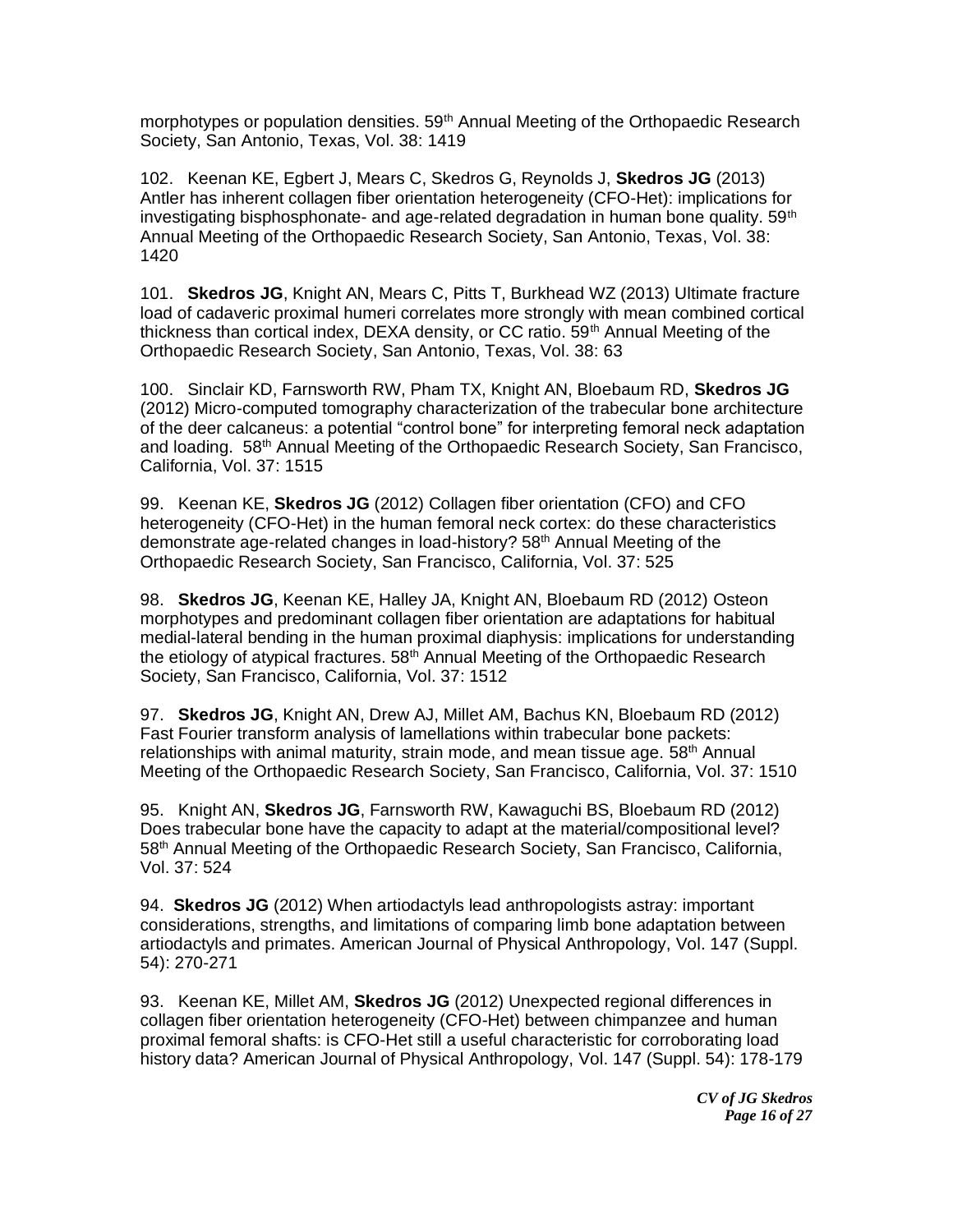92. Knight AN, Keenan KE, Halley JA, **Skedros JG** (2012) Drifting osteons seem unlikely to be a mechanical adaptation in view of inconsistent regional distributions and overall low prevalence in adult chimpanzee and human femora. American Journal of Physical Anthropology, Vol. 147 (Suppl. 54): 184

91. **Skedros JG**, Ogden BW, Paluso AM, Thomas SC, Knight AN, Bertin KC (2011) An orthopaedic surgeon double-triage system failed to reduce the conversion rate from index knee arthroscopy to total knee replacement. 57<sup>th</sup> Annual Meeting of the Orthopaedic Research Society, Long Beach, California, Vol. 36: 2006

90. Williams TJ, Horn JB, Oakes AE, Mendenhall SD, **Skedros JG** (2011) Estrogen deficiency produces strain-mode-specific differences in bone resorption and microdamage in the rat ulna: implications for the etiology of stress fractures in the female athlete triad. 57th Annual Meeting of the Orthopaedic Research Society, Long Beach, California, Vol. 36: 1490

89. **Skedros JG**, Keenan KE, Dakoulas LL, Bloebaum RD (2011) What can antler microstructure teach us about human bone toughening?  $57<sup>th</sup>$  Annual Meeting of the Orthopaedic Research Society, Long Beach, California, Vol. 36: 2236

88. **Skedros JG** (2011) Collagen fiber orientation (CFO) variations in the hominid femoral neck are likely invalid for deciphering load history when cortical robusticity is low. American Journal of Physical Anthropology, Suppl. 52: 275-276

87. Dakoulas LL, Keenan KE, **Skedros JG** (2011) Collagen fiber orientation heterogeneity (CFO-Het): evaluation of this new characteristic in antler, primate, and non-primate bones shows that it does not correlate well with load history. American Journal of Physical Anthropology, Suppl. 52: 120

86. Keenan KE, **Skedros JG** (2011) Collagen fiber orientation heterogeneity (CFO-Het): does this new characteristic reflect habitual load history in the chimpanzee femur and does it corroborate CFO based on image gray levels? American Journal of Physical Anthropology, Suppl. 52: 183

85. Williams TJ, Jardine CN, Keenan KE, **Skedros JG**, Kiser CJ (2010) Secondary osteon cross-sectional size and morphotype score are independent in limb bones subject to habitual bending or torsion. American Journal of Physical Anthropology, Suppl. 50: 245

84. Keenan KE, Knight AN, Tingey SD, Kiser CJ, Thomas SC, **Skedros JG** (2010) Drifting osteons occur in higher concentrations in habitual tension environments: a microstructural toughening mechanism? American Journal of Physical Anthropology, Suppl. 50: 140

83. Beckstrom AB, **Skedros JG**, Kiser CJ, Keenan KE, (2010) Predominant collagen fiber orientation data support the multi-domain load hypothesis in the chimpanzee femur. American Journal of Physical Anthropology, Suppl. 50: 63

82. **Skedros JG**, Kiser CJ, Keenan KE (2010) Trabecular eccentricity: This new characteristic reveals relative influences of tension and compression stress in adapting

> *CV of JG Skedros Page 17 of 27*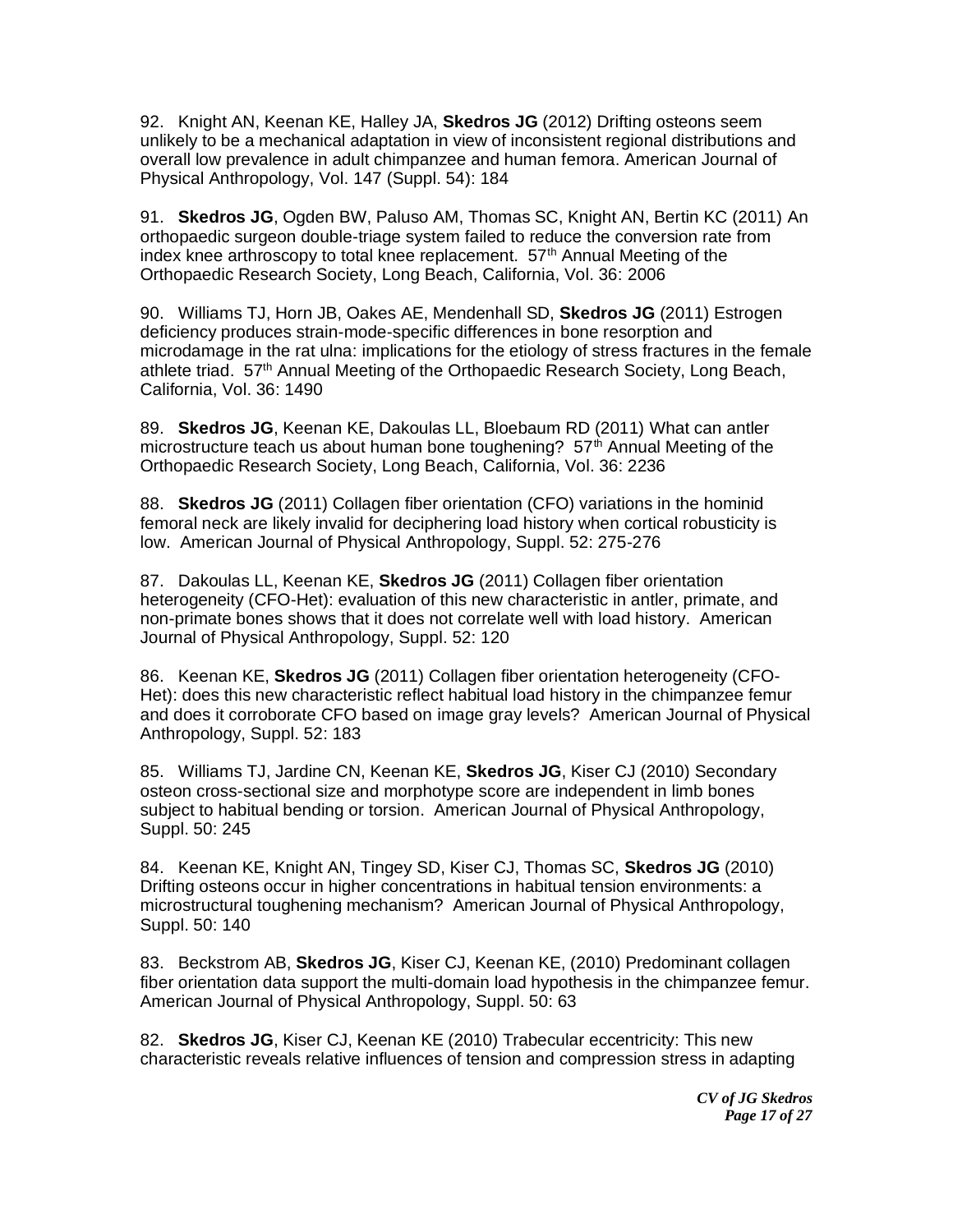metaphyses/epiphyses for habitual bending. American Journal of Physical Anthropology, Suppl. 50: 218

81. Kiser CJ, **Skedros JG**, Keenan KE, Thomas SC, Beckstrom AB (2010) Twelvepoint osteon morphotype scoring schemes are not better than a six-point scoring scheme for interpreting habitual bending: evaluation in chimpanzee femora. American Journal of Physical Anthropology, Suppl. 50: 143

80. Horn JB, Williams TJ, Mendenhall SD, **Skedros JG** (2010) Microdamage morphology and distribution in the OVX fatigue-loaded rat ulna: effects of absolute estrogen status and strain mode on microdamage accumulation and repair.  $56<sup>th</sup>$  Annual Meeting of the Orthopaedic Research Society, New Orleans, Louisiana, Vol. 35: 173

79. Clark GC, **Skedros JG**, Taylor KW, Sorenson SM, Qiu S (2009) Do osteocyte densities control osteon wall thickness? The hypothesis is supported in non-human appendicular bones but not in male human ribs. 55<sup>th</sup> Annual Meeting of the Orthopaedic Research Society, Las Vegas, Nevada, Vol. 34: 856

78. **Skedros JG** (2009) Microscopic hypermineralized interfaces enhance toughness in antler and bone.  $8<sup>th</sup>$  Pacific Rim Conference on Ceramic and Glass Technology. Vancouver, BC, Canada, pg. 163

77. **Skedros JG**, Beckstrom AB, Kiser CJ, Bloebaum RD (2008) The importance of bipedality/bending in mediating morphological adaptation in the chimpanzee femoral neck might be overstated; American Journal of Physical Anthropology, Suppl. 46: 195

76. Kopp DV, **Skedros JG** (2007) A control bone for trabecular architecture variation. American Journal of Physical Anthropology, Suppl. 44, pg. 146

75. **Skedros JG**, Clark GC, Qiu S (2007) Bone surface/volume relationships in stimulated vs. actual osteons: the confounding influences of ultrastructural complexity. 53<sup>rd</sup> Annual Meeting of the Orthopaedic Research Society, San Diego, California, Vol. 32: 1323

74. Mendenhall SD, Kitterman RT, **Skedros JG** (2007) Microdamage morphology and distribution in the fatigue-loaded rat ulna: effects of age and strain mode on osteonrelated repair 53<sup>rd</sup> Annual Meeting of the Orthopaedic Research Society, San Diego, California, Vol. 32: 1404

73. Mendenhall SD, Jones JB, Kitterman RT, **Skedros JG** (2007) The periosteal and endosteal modeling process is affected by estrogen differently in response to fatigue loading than during development. J. Bone Miner. Res., Vol. 22(Suppl. 1): S217

72. Jones JB, Kitterman RT, Mendenhall SD, **Skedros JG** (2007) Do periosteal and intracortical response to ulnar fatigue loading differ between old and young rats? J. Bone Miner. Res., Vol. 22(Suppl. 1): S218

71. **Skedros JG**, Sorenson SM, Clark GC, Taylor KW, Anderson WE, Hoopes JV (2006) The influence of osteocytes on surface area/volume relationships in secondary osteons: challenging paradigms based on human rib data. 52<sup>nd</sup> Annual Meeting of the Orthopaedic Research Society, Chicago, Illinois, Vol. 31: 1601

> *CV of JG Skedros Page 18 of 27*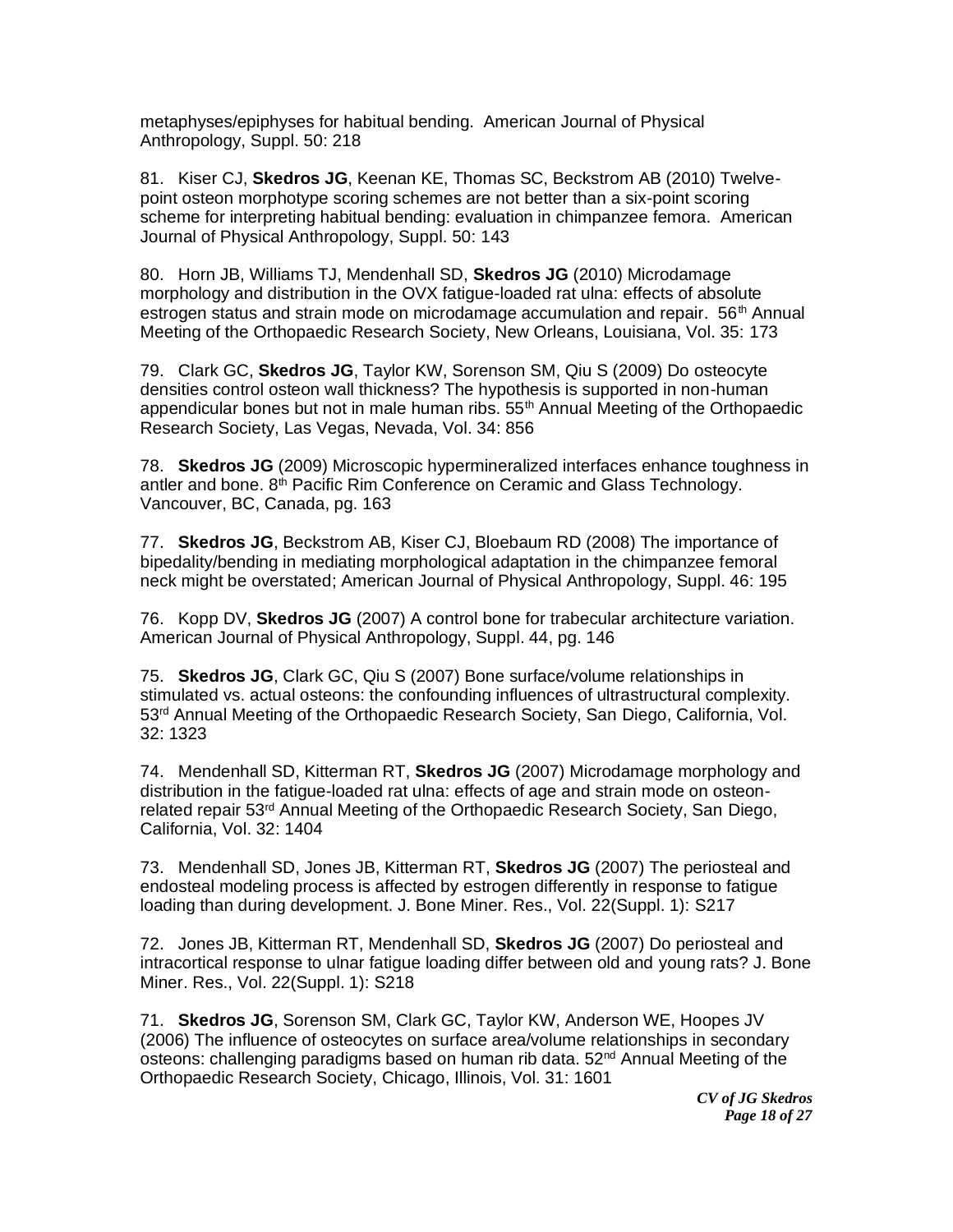70. **Skedros JG**, Mendenhall SD, Anderson WE, Gubler KE, Hoopes JV, Sorenson SM (2006) Osteon phenotypic morphotypes: a new characteristic for interpreting bone quality in cortical bone. 52<sup>nd</sup> Annual Meeting of the Orthopaedic Research Society, Chicago, Illinois, Vol. 31: 1600

69. **Skedros JG**, Sybrowsky CL, Bloebaum RD, Bachus KN, Wang X (2006) The relative influence of collagen crosslinks on the mechanical properties of equine cortical bone. 52<sup>nd</sup> Annual Meeting of the Orthopaedic Research Society, Chicago, Illinois, Vol. 31: 1581

68. Clark GC, Sorenson SM, Taylor KW, Hoopes J, **Skedros JG** (2005) Histomorphometric comparison of human rib data to mammalian appendicular bones. 35<sup>th</sup> Int. Sun Valley Hard Tissue Workshop, J. Musculoskeletal & Neuronal Interactions. 5(4): 370-371

67. Sorenson SM, Clark G, Hoopes J, Anderson WE, Taylor K, **Skedros JG** (2005) Surface area/volume relationships of secondary osteons in equine radii: implications for regional variations in convective nutrient delivery. J. Bone Miner. Res., 20(Suppl. 1): S150-S151

66. Anderson WE, **Skedros JG** (2005) Comparative analysis of confocal and light microscopy for detecting *in vivo* microdamage in wild and domesticated animals. J. Bone Miner. Res., 20(Suppl. 1): S324

65. **Skedros JG**, Baucom SL (2004) Regional trabecular anisotropies suggest a twodomain loading regime in the proximal femur. 50th Annual Meeting of the Orthopaedic Research Society, San Francisco, California, Vol. 29: 1232

64. Sybrowsky CL, **Skedros JG** (2004) Comparison of the OST versus a typical riskfactor questionnaire for evaluating osteoporosis in men. J. Bone Miner. Res., 19(Suppl. 1): S164

63. Sorenson SM, Jenson NH, **Skedros JG** (2004) Prevalence of atypical osteon characteristics may reflect adaptations in bending environments and during growth. J. Bone Miner. Res., 19(Suppl. 1): S223

62. **Skedros JG** (2003) Knowledge and opinions of orthopaedic surgeons concerning initiation of treatment for patients with osteoporotic fractures.  $49<sup>th</sup>$  Annual Meeting of the Orthopaedic Research Society, New Orleans, Louisiana, Vol. 28: 1058

61. **Skedros JG**, Sybrowsky CL, Dayton MR, Bloebaum RD, Bachus KN (2003) The role of osteocyte lacuna population density on the mechanical properties of cortical bone. 49th Annual Meeting of the Orthopaedic Research Society, New Orleans, Louisiana, Vol. 28: 414

60. **Skedros JG**, Hunt KJ, Dayton MR, Bloebaum RD, Bachus KN (2003) The influence of collagen fiber orientation on mechanical properties of cortical bone of an artiodactyl calcaneus: implications for broad applications in bone adaptation. 49<sup>th</sup> Annual Meeting of the Orthopaedic Research Society, New Orleans, Louisiana, Vol. 28: 411

> *CV of JG Skedros Page 19 of 27*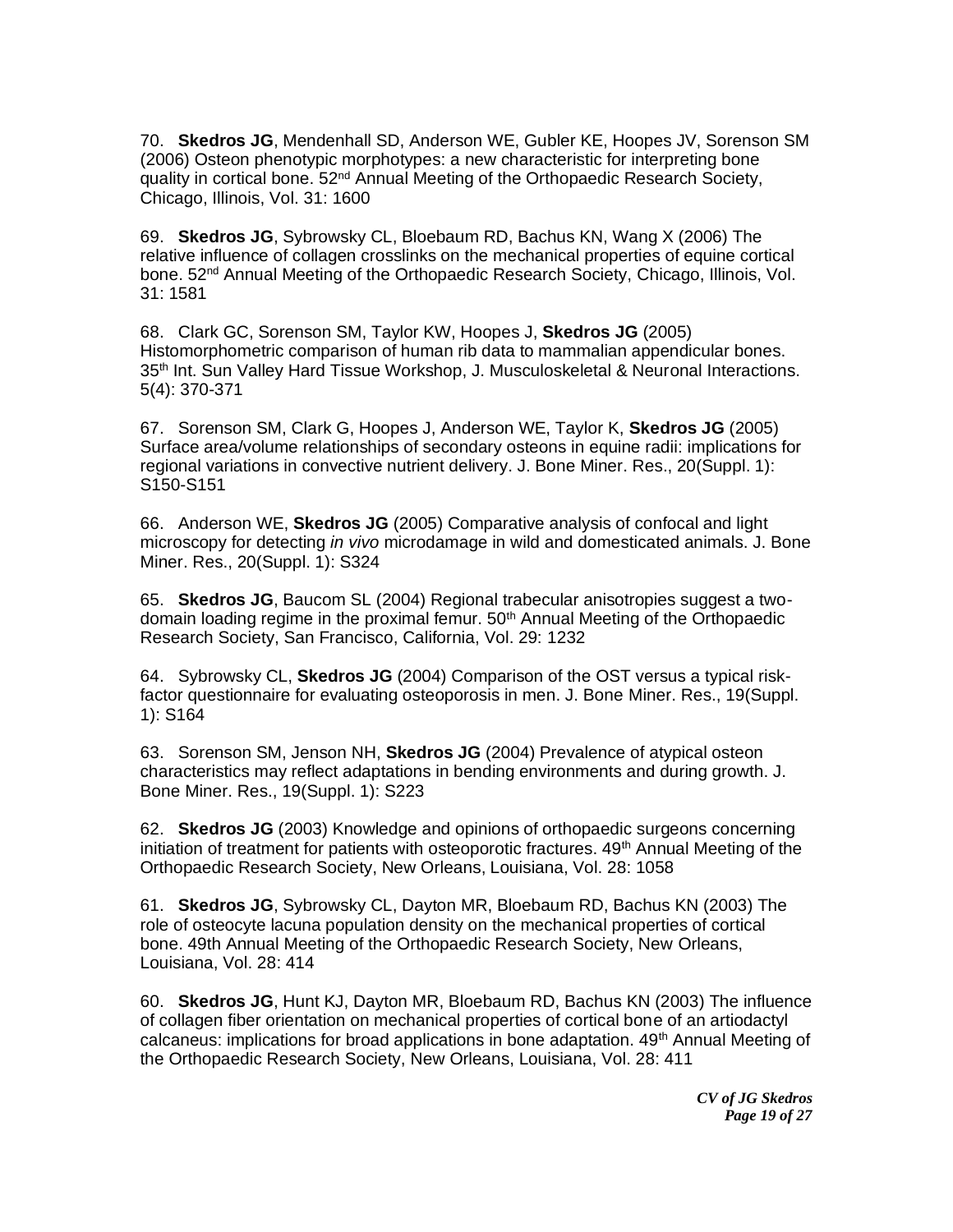59. **Skedros JG**, Demes B, Judex S (2003) Limitations in the use of predominant collagen fiber orientation for inferring loading history in cortical bone. American J. Physical Anthropology, Suppl. 35: 193

58. **Skedros JG**, Hunt KJ (2003) Does laminarity mediate site-specific differences in collagen fiber orientation in primary bone? An evaluation in the turkey ulna. J. Bone Miner. Res., 18 (Suppl. 1): S307

57. **Skedros JG** (2003) Regional trabecular anisotropies suggest a 'two-domain' loading regime in the proximal femur. J. Bone Miner. Res., 18(Suppl. 1): S255

56. **Skedros JG**, Brady JH, Sybrowsky CL (2002) Mathematical analysis of trabecular trajectories in apparent trajectorial structures: the unfortunate historical emphasis on the human proximal femur. American J. Physical Anthropology, Suppl. 34: 142-143

55. **Skedros JG**, Milleson NM, Henderson GL (2002) The orthopaedic surgeon's role in diagnosing and treating osteoporosis: standing discharge orders may be the solution for timely medical care. Osteoporosis International, 13 (Suppl. 1): S36

54. **Skedros JG**, Milleson NM (2002) The orthopaedic surgeon as a clinical densitometrist: evaluation of cost and time effectiveness. Osteoporosis International, 13 (Suppl. 1): S128

53. **Skedros JG** (2002) Use of predominant collagen fiber orientation for interpreting cortical bone loading history: bending vs. torsion. J. Bone Miner. Res., 17 (Suppl. 1): S307

52. **Skedros JG**, Hunt KJ, Sybrowsky CL (2002) Ontogenetic development of the ovine calcaneus: a model for examining the relative contributions of genetic, epigenetic, and extra-genetic stimuli. J. Bone Miner. Res., 17 (Suppl. 1): S330

51. **Skedros JG** (2002) Osteoporosis fracture tracking study: medical care is often delayed for patients of orthopaedic surgeons. J. Bone Miner. Res., 17 (Suppl. 1): S427

50. **Skedros JG**, Hunt KJ, Bloebaum RD (2001) Expanding Wolff's law: variant and invariant strain stimuli in bone adaptation and maintenance.  $47<sup>th</sup>$  Annual Meeting of the Orthopaedic Research Society, San Francisco, California, Vol. 26: 548

49. **Skedros JG**, Dayton MR, Bachus KN (2001) Strain-mode-specific loading of cortical bone reveals an important role for collagen fiber orientation in energy absorption. 47<sup>th</sup> Annual Meeting of the Orthopaedic Research Society, San Francisco, California, Vol. 26: 519

48. Vajda E, Gingell D, Miller S, Bachus K, **Skedros JG** (2001) Fatigue-loading increases intracortical resorption in rat ulnae independent of load-bearing strains.  $47<sup>th</sup>$ Annual Meeting of the Orthopaedic Research Society, San Francisco, California, Vol. 26: 540

47. **Skedros JG**, Kuo TY, Bloebaum RD, Bachus KN (2001) The role of crosssectional cortical morphologies in interpreting habitual bending across the anthropoid hip: a comparative analysis. American J. Physical Anthropology, Suppl. 32: 138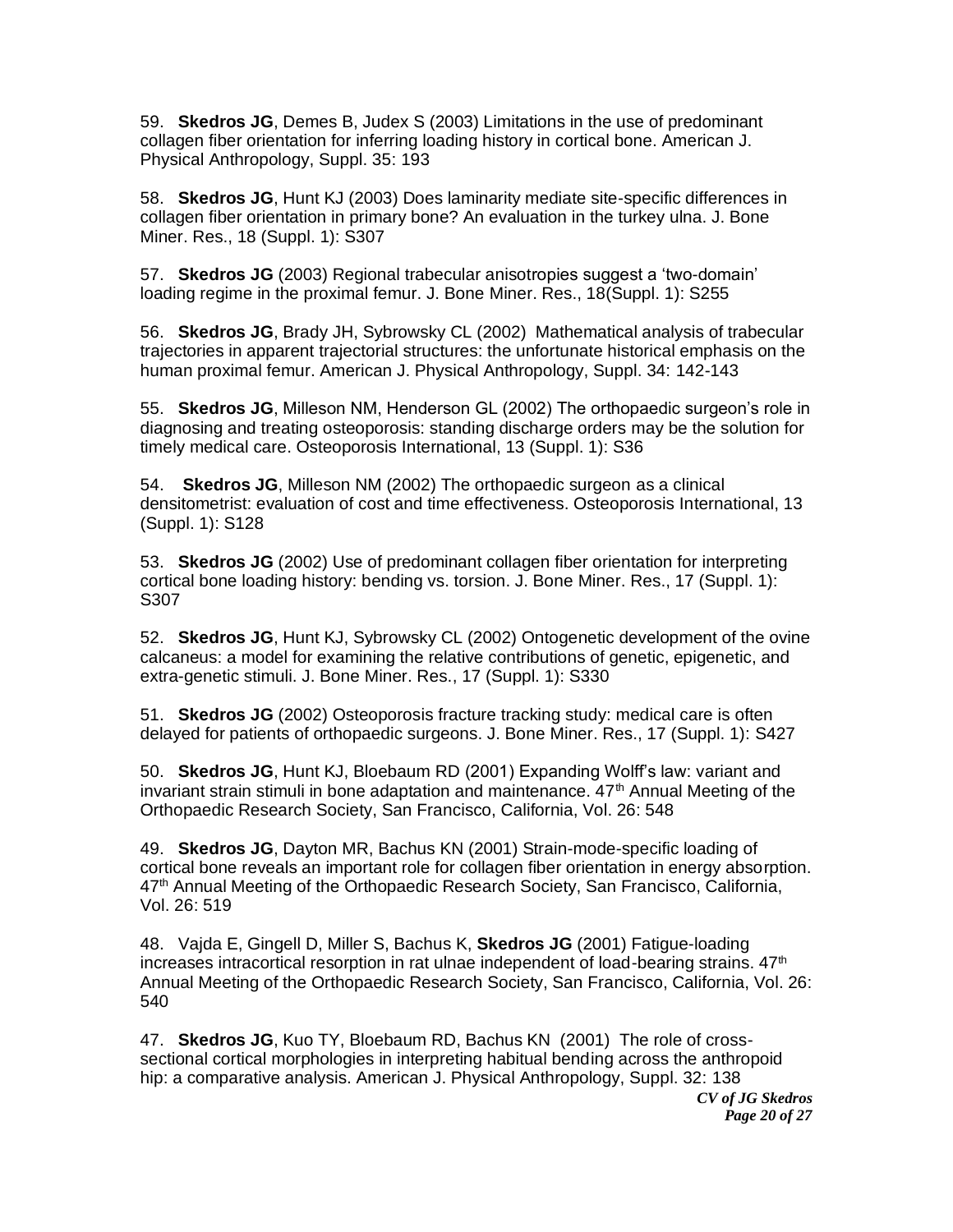46. Hunt KJ, **Skedros JG** (2001) The role of osteocyte lacunae populations in interpreting loading history of bone. American J. Physical Anthropology, Suppl. 32: 83

45. **Skedros JG** (2001) Collagen fiber orientation: a characteristic of strain-moderelated regional adaptation in cortical bone. Bone, 28 (Suppl.): S110-S111

44. **Skedros JG** (2001) Do osteon population densities reflect differences in fatigue history between limb bones of cursorial mammals? Bone, 28(Suppl.): S200

43. **Skedros JG**, Hunt KJ, Dayton MT, Bloebaum RD, Bachus KN (2001) Relative contributions of material characteristics to failure properties of cortical bone in strainmode-specific loading: implications for fragility in osteoporosis and aging. Conference Proceedings of the American Society of Biomechanics (25<sup>th</sup> Annual Meeting, San Diego, CA), pg. 215

42. Hunt KJ, **Skedros JG** (2001) Implications for understanding fluid flow dynamics during functional loading: application of regional microstructural heterogeneity in the turkey ulna. 31st Int. Sun Valley Hard Tissue Workshop, J. Musculoskeletal & Neuronal Interactions. 2: 98

41. **Skedros JG**, Brady JH (2001) Ontogeny of cancellous bone anisotropy in a natural "trajectorial structure: genetics or epigenetics? J. Bone Miner. Res., 16 (Suppl. 1): S331

40. Hunt KJ, **Skedros JG** (2001) Regional microstructural heterogeneity in the turkey ulna: implications for understanding fluid flow dynamics during functional loading. J. Bone Miner. Res., 16 (Suppl. 1): S330

39. **Skedros JG**, Dayton MR, Bachus KN (2000) Relative effects of collagen fiber orientation, mineralization, porosity, and percent and population density of osteonal bone on equine cortical bone mechanical properties in mode-specific loading. Conference Proceedings of the American Society of Biomechanics (24<sup>th</sup> Annual Meeting, Chicago, IL), pgs. 173-174

38. **Skedros JG** (2000) Do BMUs adapt osteon cross-sectional shape for habitual tension vs. compression loading? J. Bone Miner. Res., 15(Suppl. 1): S347

37. **Skedros JG**, Takano Y, Turner CH (2000) Mechanical loading patterns determine collagen and mineral orientation. J. Bone Miner. Res., 15(Suppl. 1): S348

36. **Skedros JG**, Hunt KJ, Attaya EN, Zirovich MD (2000) Uniform osteocyte lacuna population densities in a limb bone with highly non-uniform strain milieu. J. Bone Miner. Res., 15(Suppl. 1): S347

35. **Skedros JG**, Hunt KJ, Gingell D (2000) Changes in osteocyte densities during skeletal organogenesis. J. Bone Miner. Res., 15(Suppl. 1): S459

34. Vajda EG, Gingell D, Miller SC, Bachus KN, **Skedros JG** (2000) Repair of fatigue damage occurs independent of load-induced strain in rats. J. Bone Miner. Res., 15(Suppl. 1): S445

> *CV of JG Skedros Page 21 of 27*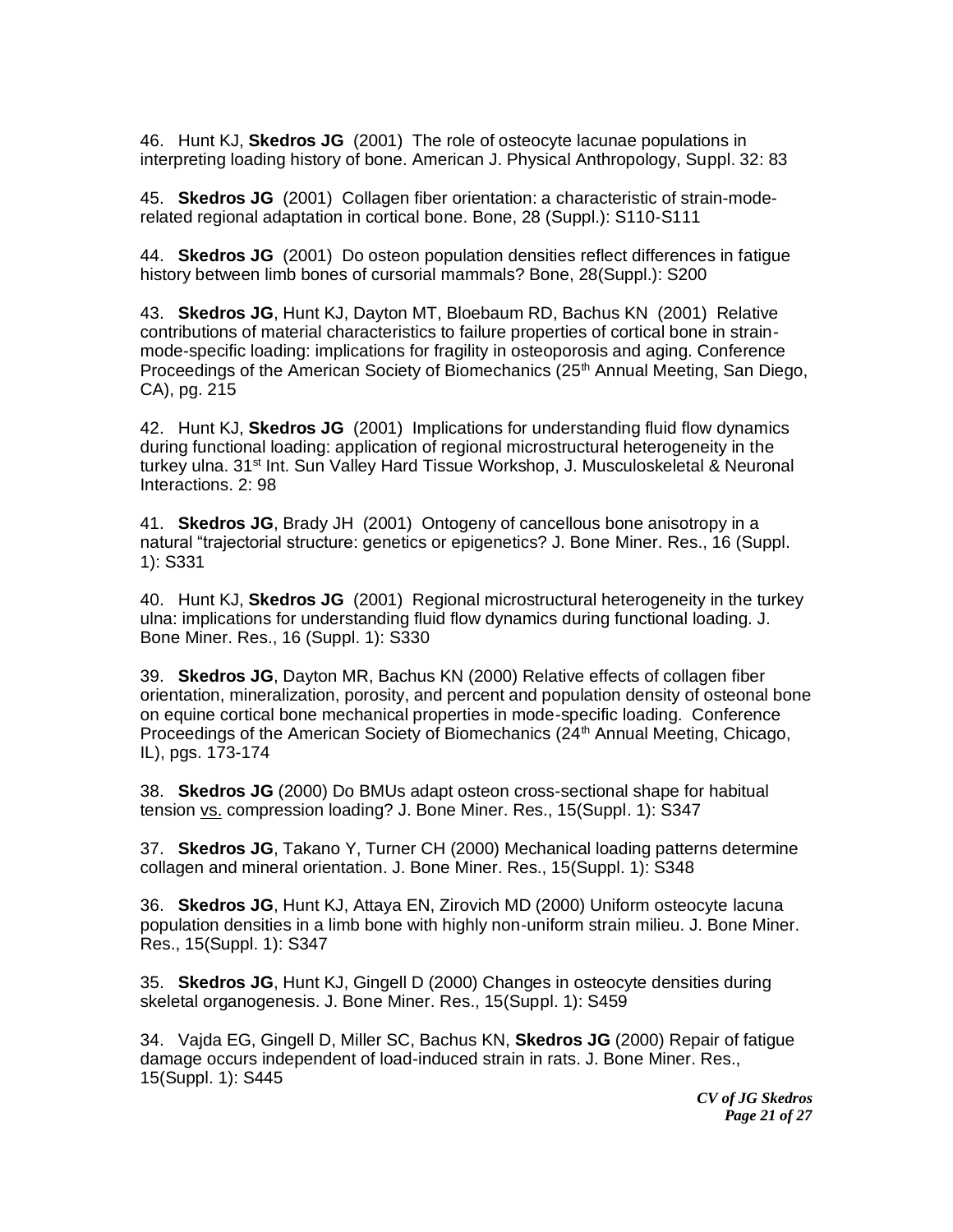33. **Skedros JG**, Holmes JL, Vajda EG, Durand P (1999) Quantitative microprobe analyses suggest that cement lines of secondary osteonal bone are not mineral deficient. Transactions of the 45<sup>th</sup> Annual Meeting of the Orthopaedic Research Society, Anaheim, California, pg. 775

32. **Skedros JG**, Kuo, TY (1999) Ontogenetic changes in regional collagen fiber orientation suggest a role for variant strain stimuli in cortical bone construction. Journal for Bone and Mineral Research (Annual Meeting, St. Louis, Missouri) 14(Suppl. 1): S441

31. **Skedros JG**, Hughes PE, Nelson K, Winet H (1999) Collagen fiber orientation in the proximal femur: challenging Wolff's tension/compression interpretation. Journal for Bone and Mineral Research (Annual Meeting, St. Louis, Missouri) 14(Suppl. 1): S441

30. Kuo TY, **Skedros JG**, Lundeen, GA, Bloebaum RD (1998) Direct and indirect measurement of femoral anteversion. Western Orthopaedic Association, Aspen, Colorado.

29. Jones RE, **Skedros JG**, Chan AJ, Beauchamp DH, Harkins PC (1998) Total knee arthroplasty using the S-ROM mobile-bearing hinge total knee system. Western Orthopaedic Association, Aspen, Colorado.

28. Burkhead WZ, **Skedros JG**, O'Rourke PJ, Arcand MA, Pierce WA (1998) Comparison of failure strengths of conventional rotator cuff repairs to a technique using a combination of trans-osseous sutures and suture anchors. Western Orthopaedic Association, Aspen, Colorado.

27. **Skedros JG,** Hughes PE, Zirovich MD (1998) Collagen fiber orientation in the turkey ulna supports a role for variant strain stimuli in cortical bone construction. ASBMR-IBMS Second Joint Meeting, San Francisco. Bone *2*3(5, Suppl.): S437

26. Kuo TY, **Skedros JG**, Lundeen, GA, Bloebaum RD (1998) Direct and indirect measurement of femoral anteversion. Transactions of the 44<sup>th</sup> Annual Meeting of the Orthopaedic Research Society, New Orleans, Louisiana, pg. 835.

25. Dayton MR, **Skedros JG**, Bloebaum RD, Bachus KN (1997) Investigation of the objectives of adaptation of a cortical tension/compression system through mechanical testing. Transactions of the 43rd Annual Meeting of the Orthopaedic Research Society, San Francisco, California, pg. 817.

24. Dayton MR, Nelson MC, **Skedros JG**, Bloebaum RD (1996) Safety factors as the objective of cortical bone adaptation. Transactions of the  $42<sup>nd</sup>$  Annual Meeting of the Orthopaedic Research Society, Atlanta, Georgia. pg. 131

23. Kuo T, **Skedros JG**, Bloebaum RD (1996) Comparison of human, primate, and canine proximal femoral morphologies in the context of total hip replacement. Western Orthopaedic Association, Honolulu, Hawaii.

*CV of JG Skedros Page 22 of 27* 22. **Skedros JG**, Deitch KC, Zirovich MD, Mason MW (1996) Uniform Osteocyte lacuna population densities in a limb bone with non-uniform customary strain milieu and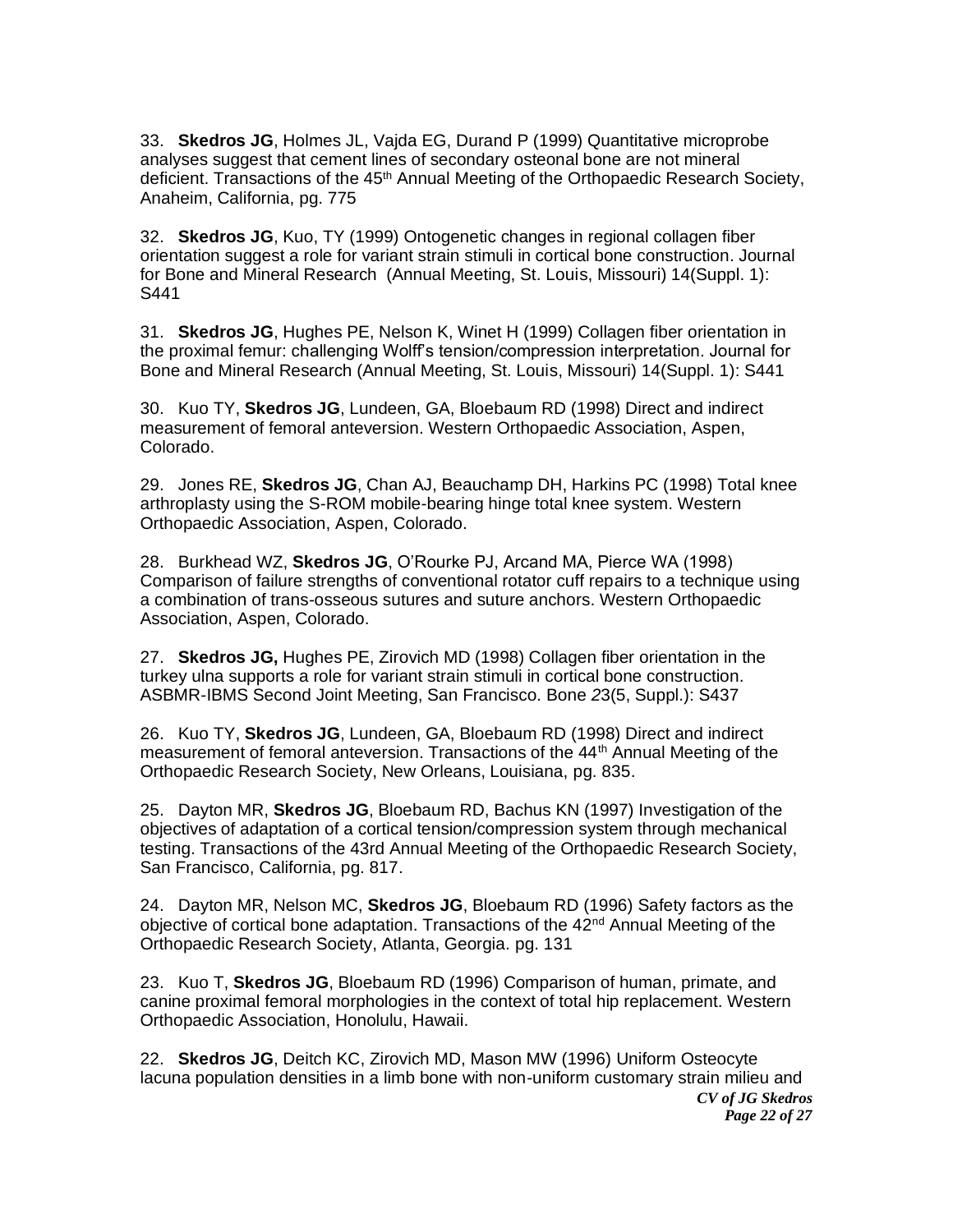heterogeneous material organization. Journal for Bone and Mineral Research (Annual Meeting, Seattle, Washington) 11(Suppl. 1): S268

21. Nelson MC, **Skedros JG**, Mason MW, Bloebaum RD (1995) Potential evidence of microstructural, mineral, and cross-sectional adaptation to specific strain features in bone. Transactions of the 41st Annual Meeting of the Orthopaedic Research Society, Orlando, Florida, 20(2), pg. 551.

20. **Skedros JG**, Nelson MC, Dayton M (1995) Safety factors as the objective of cortical bone adaptation and maintenance. The American Orthopaedic Association 28<sup>th</sup> Annual Residents' Conference. Pittsburgh, Pennsylvania.

19. **Skedros JG**, Chow F, Patzakis MJ (1995) The artiodactyl calcaneus as a model for examining mechanisms governing regional differences in remodeling activities in cortical bone. Journal for Bone and Mineral Research (Annual Meeting, Baltimore, Maryland) 10(Suppl. 1): S441

18. **Skedros JG**, Parry TR, Durand P, Bloebaum RD (1995) Potential evidence of fatigue-related material adaptation between limb bones of a cursorial mammal. Journal for Bone and Mineral Research (Annual Meeting, Baltimore, Maryland) 10(Suppl. 1): S441

17. **Skedros JG**, Durand P, Bloebaum RD (1995) Hypermineralized peripheral lamellae in primary osteons of deer antler: potential functional analogues of cement lines in mammalian secondary bone. Journal for Bone and Mineral Research (Annual Meeting, Baltimore, Maryland) 10(Suppl. 1): S441

16. **Skedros JG** (1995) Examination of trabecular bone for material adaptation to habitual differences in physiologic strain modes. Journal for Bone and Mineral Research (Annual Meeting, Baltimore, Maryland) 10(Suppl. 1): S442

15. **Skedros JG**, Dirksmeier P (1995) Evidence of strain-mode-related ultrastructural adaptation in cortical bone - detected using circularly polarized light in thin sections. Transactions of the 2<sup>nd</sup> Annual Meeting of the International Orthopaedic Research Society, San Diego, pg. 129

14. Mason MW, **Skedros JG**, Bloebaum RD (1994) Evidence of microstructural adaptation to compression loading: the optimal cortical structure. Transactions of the Orthopaedic Research Society, 40th Annual Meeting, New Orleans, pg. 562

13. **Skedros JG** (1994) Collagen fiber orientation in skeletal tension/compression systems: a potential role of variant strain stimuli in the maintenance of cortical bone organization. Transactions of the American Soc. for Bone and Mineral Research, Annual Meeting, Kansas City, Vol. 9, abstract B84, pg. S251

12. **Skedros JG**, Ota D, Bloebaum RD (1993) Mineral content analysis of tension/compression skeletal systems: indications of potential strain-specific differences. Transactions of the American Society for Bone and Mineral Research, Annual Meeting, Tampa, Florida, 8(Suppl. 1), pg. 789

> *CV of JG Skedros Page 23 of 27*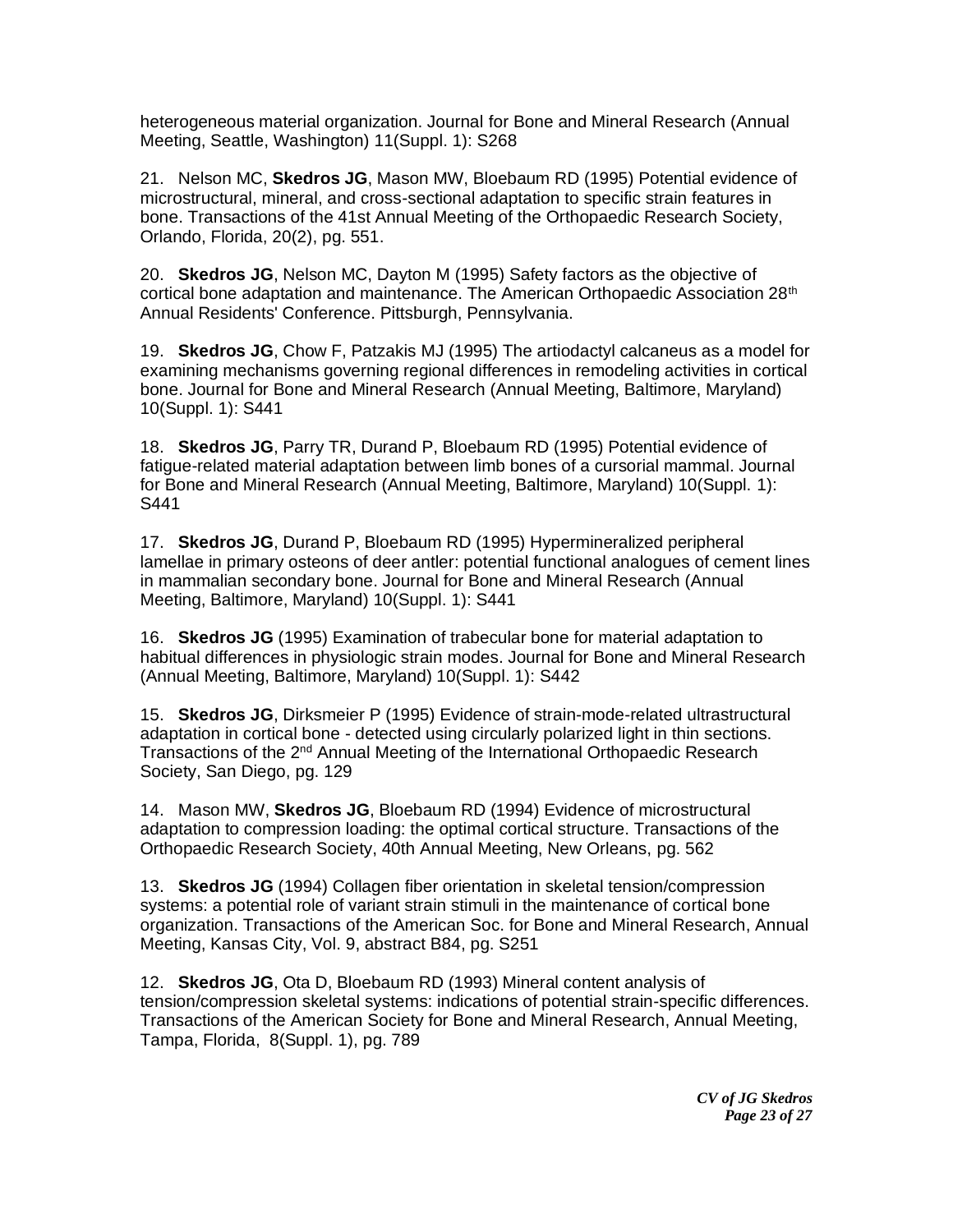11. **Skedros JG**, Ghiassi A, Schmotzer H (1993) Quantification of *in vivo* microdamage in bone - implications for the role of structural microdamage in mediating bone remodeling. Southern Orthopaedic Association Annual Meeting, New Orleans.

10. **Skedros JG**, Mason MW, Bloebaum RD (1993) Evidence of potential strain-modespecific differences in cortical bone microstructure in a tension/compression system. Transactions of the Orthopaedic Research Society, 39<sup>th</sup> Annual Meeting, San Francisco, pg. 533

9. **Skedros JG**, Mills BG (1993) Presence of bioactive molecules (osteopontin and osteocalcin) in osteon cement lines: implications for bone remodeling theory and stress fracture biology. University of Southern California Graduate Orthopaedic Society, Annual Meeting, Los Angeles.

8. Zou L , **Skedros JG** (1993) Determining the mineralized volume fraction of cancellous bone. Transactions of the Orthopaedic Research Society, 39<sup>th</sup> Annual Meeting, San Francisco, pg. 543

7. **Skedros JG**, Ota D, Mason MW, Nelson MC, Bloebaum RD (1992) Influence of strain magnitudes on the structural/material organization of bone: implications for osteoporosis research. Western Orthopaedic Association, Annual Meeting, Seattle, Washington.

6a. Gunasekaran S, Constantz BR, Monjazeb M, **Skedros JG**, Bloebaum RD (1991) An effective way of assessing crosslinks of collagenous proteins in biomaterials and tissues. Transactions of the Society for Biomaterials, 17th Annual Meeting, Scottsdale, Arizona, pg. 139

6b. Gunasekaran S, Constantz BR, Monjazeb M, **Skedros JG**, Bloebaum RD (1991) Correlation between mechanical environment and collagen cross-linking in bone: an example from the deer calcaneus. Proceedings of the American Society of Biomechanics, 15 Annual Meeting, Arizona State University, Tempe, AZ, 132-133

6c. Gunasekaran S, Constantz BR, Monjazeb M, **Skedros JG**, Bloebaum RD (1992) Correlation between mechanical environment and collagen cross-linking in bone: an example from the deer calcaneus. J. Biomechanics 25(6):668 (shorter abstract for 6b).

5. **Skedros JG**, Bloebaum RD (1991) Geometric analysis of a tension/compression system: implications for femoral neck modeling. Transactions of the Orthopaedic Research Society, 37th Annual Meeting, Anaheim, CA, pg. 421

4. Boyce TM, Bloebaum RD, Bachus KN, **Skedros JG** (1990) Calibration of the backscattered electron signal for bone, biomaterial, and implant research. Transactions of the Society for Biomaterials, 16<sup>th</sup> Annual Meeting, Charleston, South Carolina, pg. 188

3. **Skedros JG**, Bloebaum RD, Boyce TM (1990) Relationship of graylevels in backscattered electron images of simulated bone tissue to atomic number, density, and mineral content. Transactions of the Society for Biomaterials, 16<sup>th</sup> Annual Meeting, Charleston, South Carolina, pg. 53

> *CV of JG Skedros Page 24 of 27*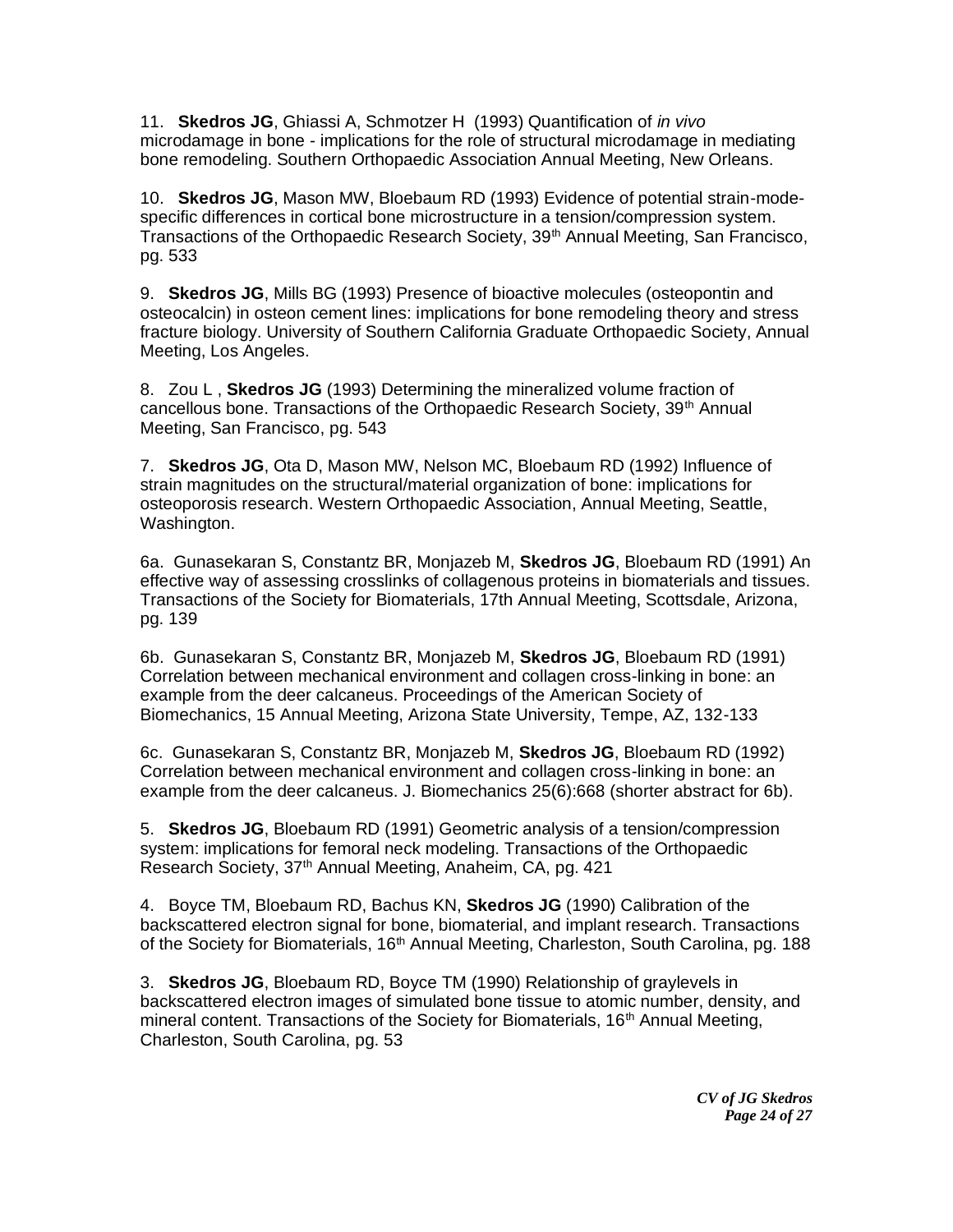2. Gunasekaran S, Constantz BR, **Skedros JG**, Bloebaum RD (1990) Collagen crosslink differences between superior and inferior portions of deer calcaneus bone. Gordon Research Conference on Bioengineering and Orthopaedic Sciences.

1. **Skedros JG**, Bloebaum RD (1988) Challenging conventional modeling of the human femoral neck: implications for osteoporosis-related femoral neck fractures. American Federation of Clinical Research, Annual Meeting, Carmel, California.

# **CLINICAL TRIALS and GRANTED STUDIES**

Principal investigator, 2002-2003; "**Use of the Rat-Ulna Model for Investigating Microcrack Repair: Implications for Osteoporosis**" [Orthopaedic Research and Education Foundation, grant: 01-024]

Principal investigator, 2002-2003; "**The Use and Misuse of Injectable Cortisone in Treating the Painful Shoulder**" [Pharmacia, Inc.]

Principal investigator, 2000-2004; "**The Orthopaedic Surgeon's Role in Diagnosing and Treating Patients with Osteoporotic Fractures**" [Merck & Co., Inc.]

Regional co-principal investigator, 1999-2000; Protocol 102 COX472 "**A randomized, double blind, multicenter study to evaluate the tolerability and effectiveness of Rofecoxib (MK-0966) 25 mg q.d.** *vs.* **Naproxen 500 mg in patients with osteoarthritis**" [F.D.A. Phase IIIB Trial; Merck & Co., Inc., Whitehouse Station, NJ]

# **JOURNAL REVIEW BOARDS, HONORS, AND AWARDS**

### **Reviewer for:**

Journal of Bone and Joint Surgery (American) Journal of Shoulder and Elbow Surgery The Anatomical Record Journal of Anatomy Journal of Biomechanics The Journal of Experimental Biology Journal of Musculoskeletal and Neuronal Interactions BONE Journal of Orthopaedic Research Acta Biomaterialia **Bioessays** Journal of Theoretical Biology and others

# **Honors**

Administrative Chief Resident Los Angeles County/Univ. Southern California Dept. of Orthopaedic Surgery (1995-1996)

### **Awards**